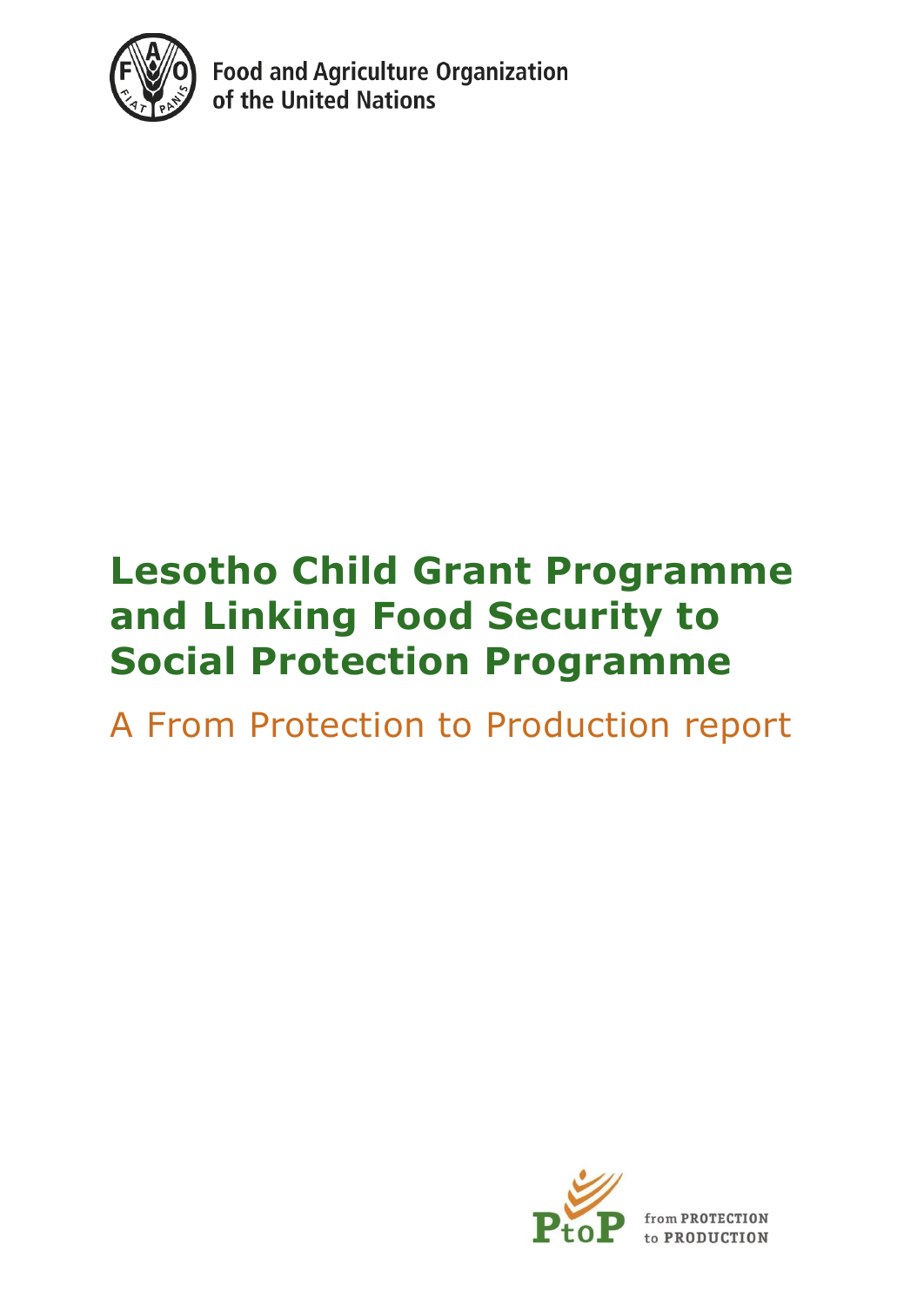## **Lesotho Child Grant Programme and Linking Food Security to Social Protection Programme**

## **A From Protection to Production report**

Josh Dewbre, Silvio Daidone, Benjamin Davis, Borja Miguelez, Ousmane Niang and Luca Pellerano

Food and Agriculture Organization of the United Nations (FAO)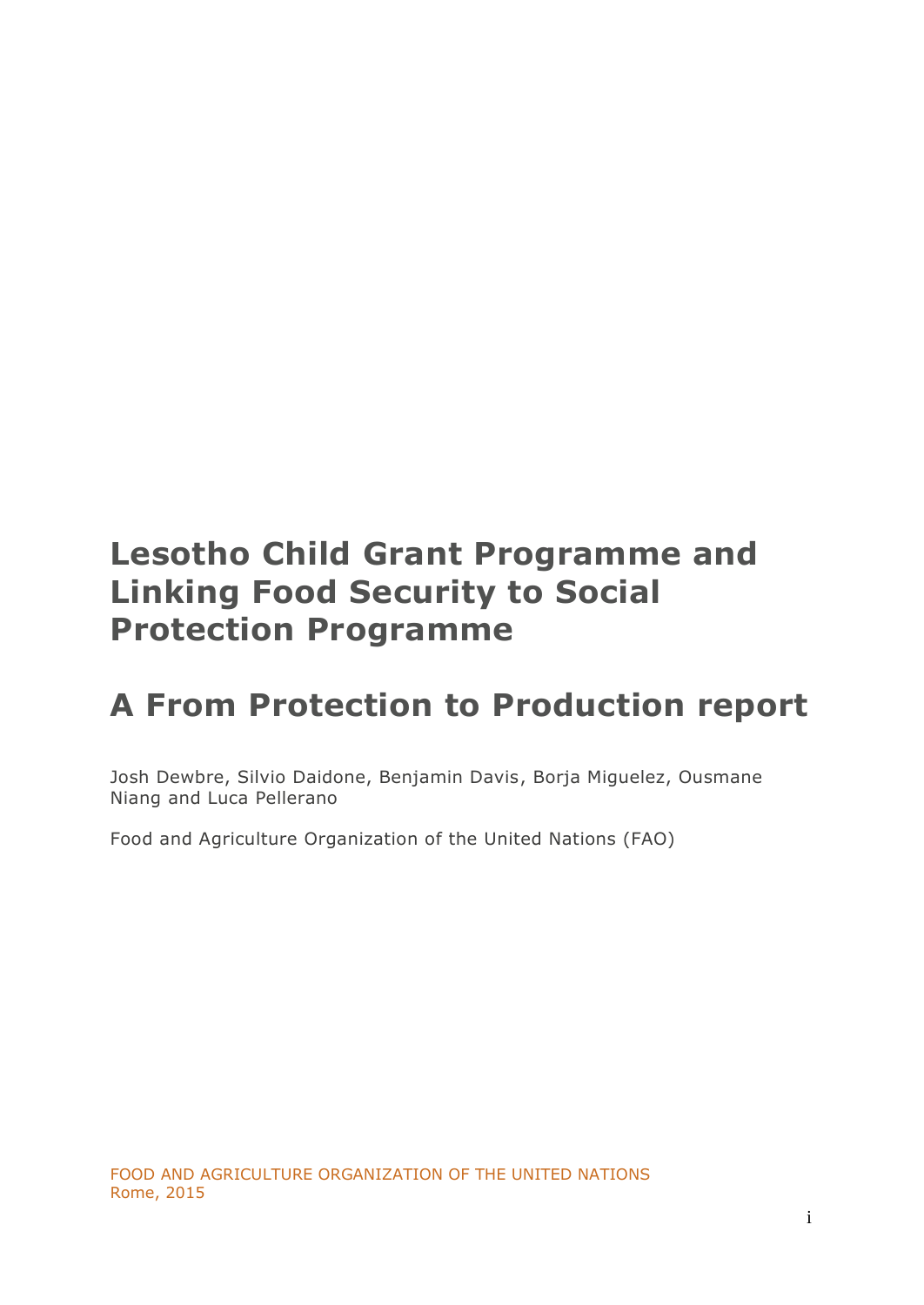**The From Protection to Production (PtoP) programme is, jointly with the United Nations Children's Fund (UNICEF), exploring the linkages and strengthening coordination between social protection, agriculture and rural development. PtoP is funded principally by the United Kingdom Department for International Development (DFID), the Food and Agriculture Organization of the United Nations (FAO) and the European Union.** 

**The programme is also part of a larger effort, the Transfer Project, together with UNICEF, Save the Children and the University of North Carolina, to support the implementation of impact evaluations of cash transfer programmes in sub-Saharan Africa.**



For more information, please visit the PtoP website: [www.fao.org/economic/ptop](http://www.fao.org/economic/ptop)

The designations employed and the presentation of material in this information product do not imply the expression of any opinion whatsoever on the part of the Food and Agriculture Organization of the United Nations (FAO) concerning the legal or development status of any country, territory, city or area or of its authorities, or concerning the delimitation of its frontiers or boundaries. The mention of specific companies or products of manufacturers, whether or not these have been patented, does not imply that these have been endorsed or recommended by FAO in preference to others of a similar nature that are not mentioned.

The views expressed in this information product are those of the author(s) and do not necessarily reflect the views or policies of FAO.

#### © FAO, 2015

[publications-sales@fao.org.](mailto:publications-sales@fao.org)

FAO encourages the use, reproduction and dissemination of material in this information product. Except where otherwise indicated, material may be copied, downloaded and printed for private study, research and teaching purposes, or for use in noncommercial products or services, provided that appropriate acknowledgement of FAO as the source and copyright holder is given and that FAO's endorsement of users' views, products or services is not implied in any way. All requests for translation and adaptation rights, and for resale and other commercial use rights should be made via

www.fao.org/contact-us/licence-request or addressed to [copyright@fao.org.](mailto:copyright@fao.org) FAO information products are available on the FAO website (www.fao.org/publications) and can be purchased through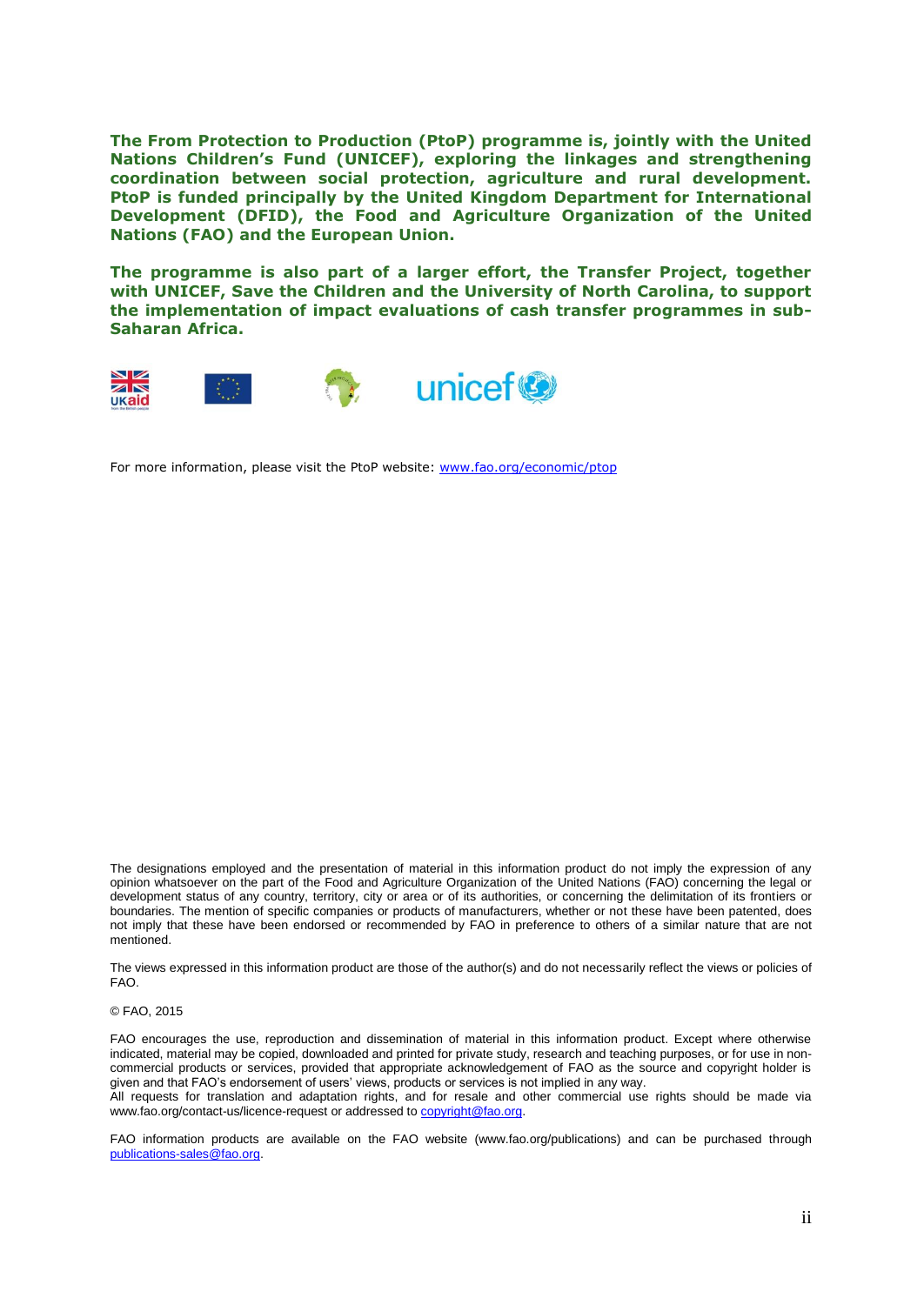## <span id="page-3-0"></span>**Contents**

| 1.   |  |  |  |  |  |  |
|------|--|--|--|--|--|--|
| 2.   |  |  |  |  |  |  |
| 3.   |  |  |  |  |  |  |
| 4.   |  |  |  |  |  |  |
| 5.   |  |  |  |  |  |  |
| 5.1. |  |  |  |  |  |  |
| 5.2. |  |  |  |  |  |  |
| 5.3. |  |  |  |  |  |  |
| 5.4. |  |  |  |  |  |  |
| 5.5. |  |  |  |  |  |  |
| 5.6. |  |  |  |  |  |  |
| 6.   |  |  |  |  |  |  |
|      |  |  |  |  |  |  |
|      |  |  |  |  |  |  |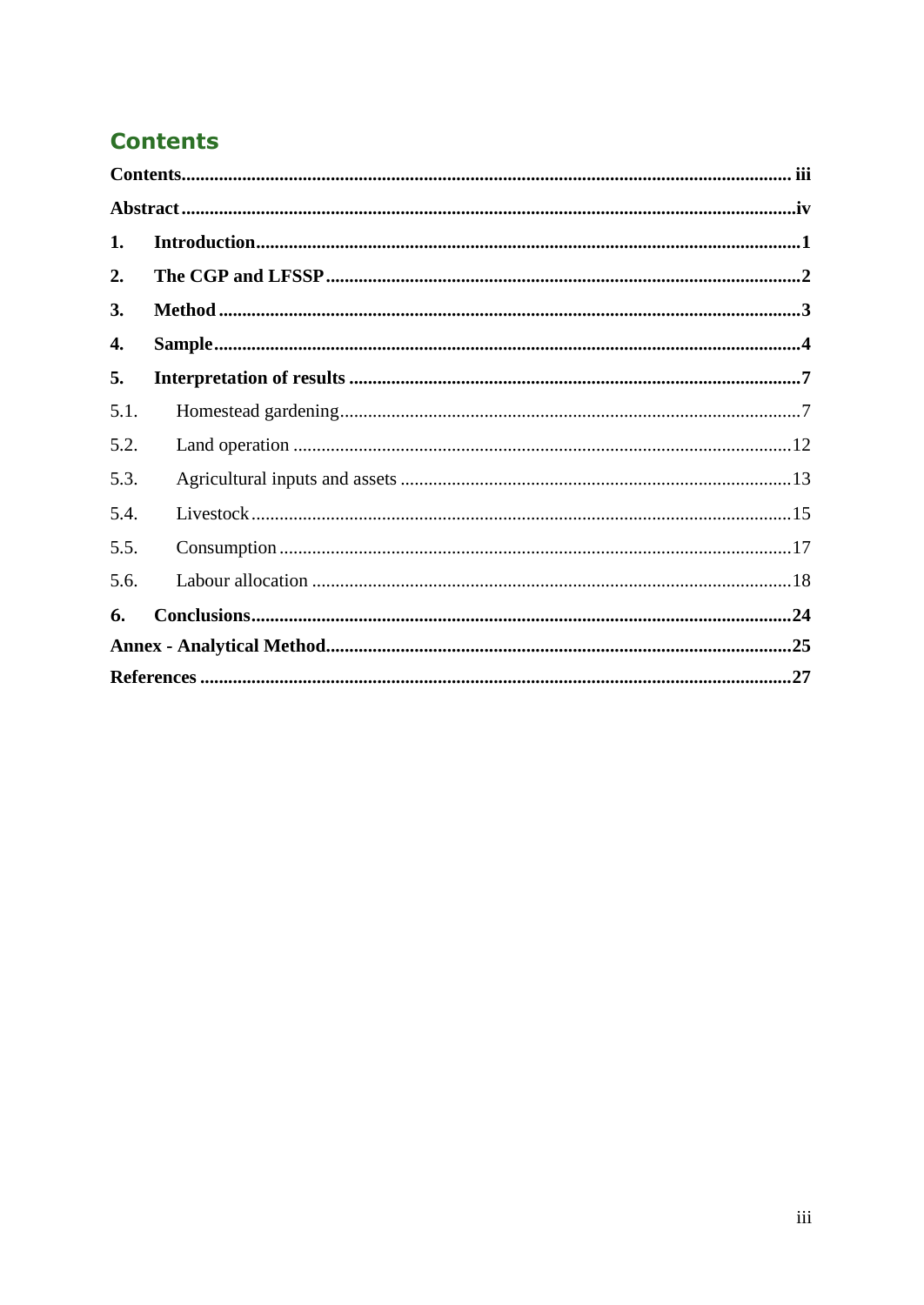## <span id="page-4-0"></span>**Abstract**

This paper presents findings from an impact evaluation of a combination of two types of agricultural and social protection programmes: the Lesotho Child Grant Programme (CGP) and the FAO-Lesotho Linking Food Security to Social Protection Programme (LFSSP).

Overall we find positive effects of the programmes on homestead gardening and productive agricultural activities. Many of these observed outcomes appear driven by the combination of the two programmes. An additional year of CGP along with one year of the LFSSP achieved a number of outcomes which two years of receiving the CGP alone did not, and impact varies in relation to household labour constraints. The LFSSP appears to have assisted households facing labour constraints in homestead gardening activities. For labour non-constrained families, an additional year of CGP plus the LFSSP allowed for greater investments in more substantial productive items, perhaps with intentions of scaling up agricultural operations.

Some degree of caution is warranted in interpreting findings on impacts surrounding labour time. We find increases in children's labour time (especially younger girls) devoted to own-farm activities. These findings are different to those reported in Daidone *et al*. (2014), which looked only at the CGP from 2011 to 2013. Conceptually, differences may be related to competing objectives of the programmes. The CGP incentivizes schooling (Daidone *et al.* 2014) whereas the LFSSP incentivizes homestead gardening activities: task work often undertaken by younger females (UNICEF, 2014).

While it is natural to interpret findings from this report in the context of the larger scale CGP impact evaluation (Daidone *et al.* 2014) – and many similar findings emerge – it is important to recognize that only a subset of communities included in the overall CGP evaluation are considered here. The purpose of this paper is not to replicate the evaluation of the CGP, but rather understand how additional CGP benefits, combined with the LFSSP, affected livelihoods in two specific community councils in rural Lesotho.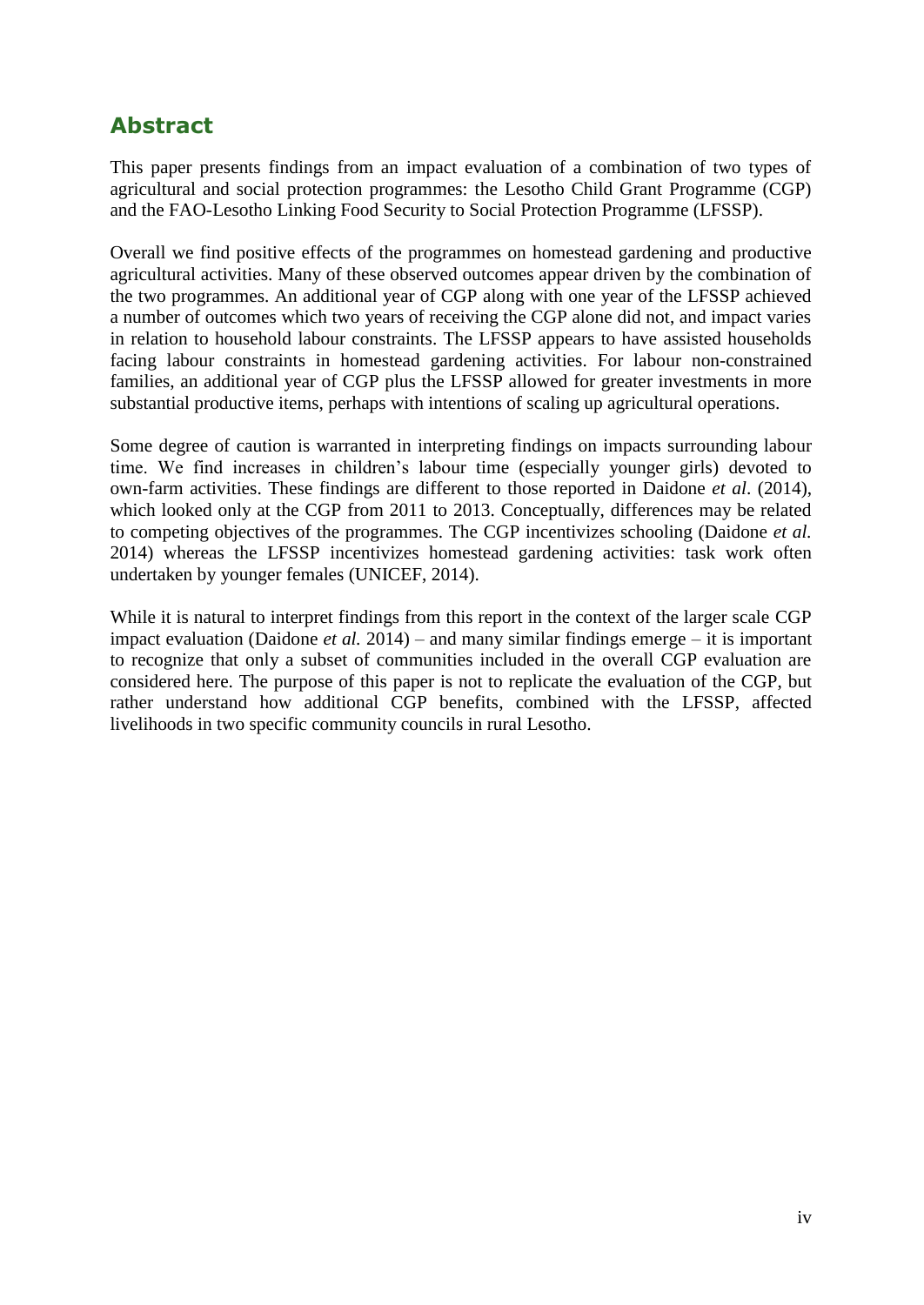## <span id="page-5-0"></span>**1. Introduction**

 $\overline{a}$ 

In July 2013 FAO-Lesotho began a pilot initiative called the Linking Food Security to Social Protection Programme (LFSSP). The programme's objective was to improve the food security of poor and vulnerable households by providing vegetable seeds and training on homestead gardening. The training also included information on food preservation practices, and guidelines for achieving healthier diets and nutrition. The programme was rolled out in Litjotjela and Malaoaneng Community Councils (CCs) in Leribe district; it lasted six months, and was intentionally provided to 799 households eligible for a large-scale social cash transfer programme – the Child Cash Grant Programme (CGP). The decision to target these specific households was made with the idea that the two programmes, in combination, would result in stronger impacts on the food security of beneficiary households as compared to each programme in isolation.

During inception phases of the LFSSP it was decided to conduct an impact evaluation to address three questions, namely: (i) to assess the programme's impact on stated objectives; (ii) to interpret findings in view of scaling-up similar initiatives across the country; and (iii) to identify linkages and complementarities between the two programmes.

The impact evaluation strategy makes use of a randomized control design that was devised as part of an ongoing study to assess the impacts of the CGP (Daidone *et al*., 2014). That study, conducted over the period 2011-2013, included a multi-topic survey of CGP beneficiary households (treatment group) and eligible non-beneficiary households (control group<sup>1</sup>). During the follow-up CGP survey in June/July 2013 supplemental information on homestead gardening was collected to constitute a baseline for the LFSSP. The same households were visited again in June/July 2014 and a similar survey was re-administered<sup>2.</sup>

Because the households in the control group are similar to those in the treatment group, they provide a counterfactual scenario of how effective the LFSSP would be without a cash transfer. Comparing the behaviour of households in these two groups reveals the impact of combining cash with the LFSSP on agricultural and food security outcomes.

This paper presents findings from this research and is structured as follows: Section 2 provides a brief summary of the two programmes; Section 3 describes the methodology; Section 4 documents the sample of households used for the analysis; Section 5 presents results; and conclusions and recommendations are drawn in Section 6.

<sup>&</sup>lt;sup>1</sup> Households in the control group were enlisted in the CGP programme and had received one payment in March/April 2014. A period of about four months had thus elapsed between that single payment and the followup survey. We hereafter maintain the original treatment and control consignments, and assume potential bias generated by the single payment is negligible.

 $^2$  During the survey conducted in July 2014 a few questions on Conservation Agriculture (CA) were included to assess the level of knowledge and practice among beneficiaries. LFSSP did not provide any support on CA but other programmes implemented by FAO across the country aim at the national upscale of CA and support spillover effects through the action of the agricultural extension services. Therefore the survey was used partly to assess the situation in this regard, unrelated to LFSSP but of great interest to FAO's strategic framework in Lesotho.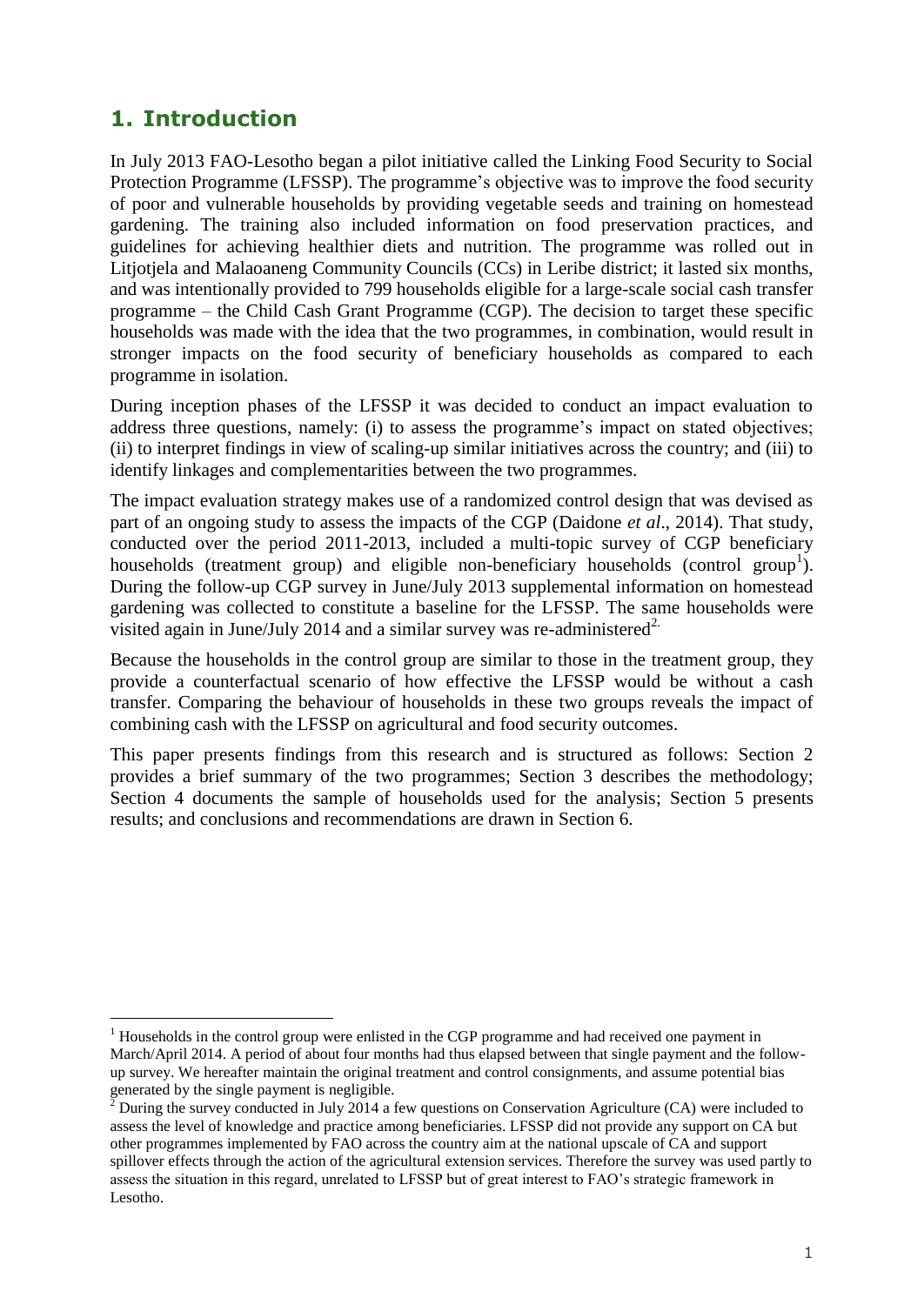## <span id="page-6-0"></span>**2. The CGP and LFSSP**

 $\overline{a}$ 

The CGP is an unconditional social cash transfer programme targeting poor households with children. Eligible households are selected through a combination of Proxy Means Testing (PMT) and community validation, and are registered in the National Information System for Social Assistance (NISSA). Beneficiaries receive a quarterly transfer of between LSL 360 and LSL 750, with the request that the money be spent on children. The programme is run by the Ministry of Social Development (MoSD) of the Government of Lesotho, with financial support from the European Union and technical support from UNICEF-Lesotho. The programme was launched in 2009 with 1 250 beneficiary households. Through a series of expansions the programme covered five districts (Berea, Leribe, Mafeteng, Maseru and Qacha's Nek) and approximately 20 000 households (50 000 children) at the end of 2013. Originally the transfer was LSL 120 (USD 12) per month irrespective of the number of children. In April 2013, the quarterly transfer amount was indexed to the number of resident children as follows: 1-2 children: LSL 360 (USD 36); 3-4 children: LSL 600 (USD 60); 5+ children: LSL 750 (USD 75).

The two eligibility criteria for the CGP are that a given household must a) have at least one resident child aged 0-17; and b) be among the poorest in the community. To identify the poorest households a combination of PMT and community validation procedures are conducted. In PMT, information on different wealth indicators (e.g. dwelling conditions, ownership of land and assets, etc.) is used to statistically estimate a given household's wealth status or score. Households falling within the first and second quartiles of this scoredistribution are identified as being poor. In addition, and independently, village heads identify the households they deem to be worst off in their respective communities. Households identified as being poor by both the PMT and the community leaders qualify for the programme (UNICEF 2011, UNICEF 2014)<sup>3.</sup>

The rationale behind the CGP is to foster the greater well-being of poor and vulnerable children living in the poorest households in Lesotho. By supplementing household income the transfer aims to promote greater levels of education, health and nutrition – especially for children. While the transfer is unconditional the CGP features strong messaging conveying the programme's intended purpose and desired outcomes. To the extent possible beneficiaries are urged to spend the cash for the betterment of their children.

Daidone *et al.*, 2014, examined the impact of the CGP on a range of productive indicators to assess how a cash transfer policy might influence agriculture. The motivating hypothesis is that financial transfers to poor agriculturally dependent households can relax constraints and encourage investment in productive activities.

The LFSSP combined training on homestead gardening and food preservation practices with the distribution of vegetable seeds to 799 CGP-eligible households. The specific input package comprised a kit including 300 grams of seeds (50 grams of 6 different vegetable varieties each: carrot, onion, English rape, Florida broad leaf, beetroot, and spinach). The training consisted of demonstrations and hands-on training on the construction and upkeep of

<sup>&</sup>lt;sup>3</sup> These studies conclude the performance of CGP is similar to other programmes in the region. Nevertheless, exclusion errors (not reaching poor households) and inclusion errors (enrolling non-poor households) were estimated at around 50 percent and 30 percent respectively. Also there is some concern that the community validation process was, at least initially, perceived as lacking transparency and provoking community conflicts. Currently cheaper and better targeting alternatives are being explored.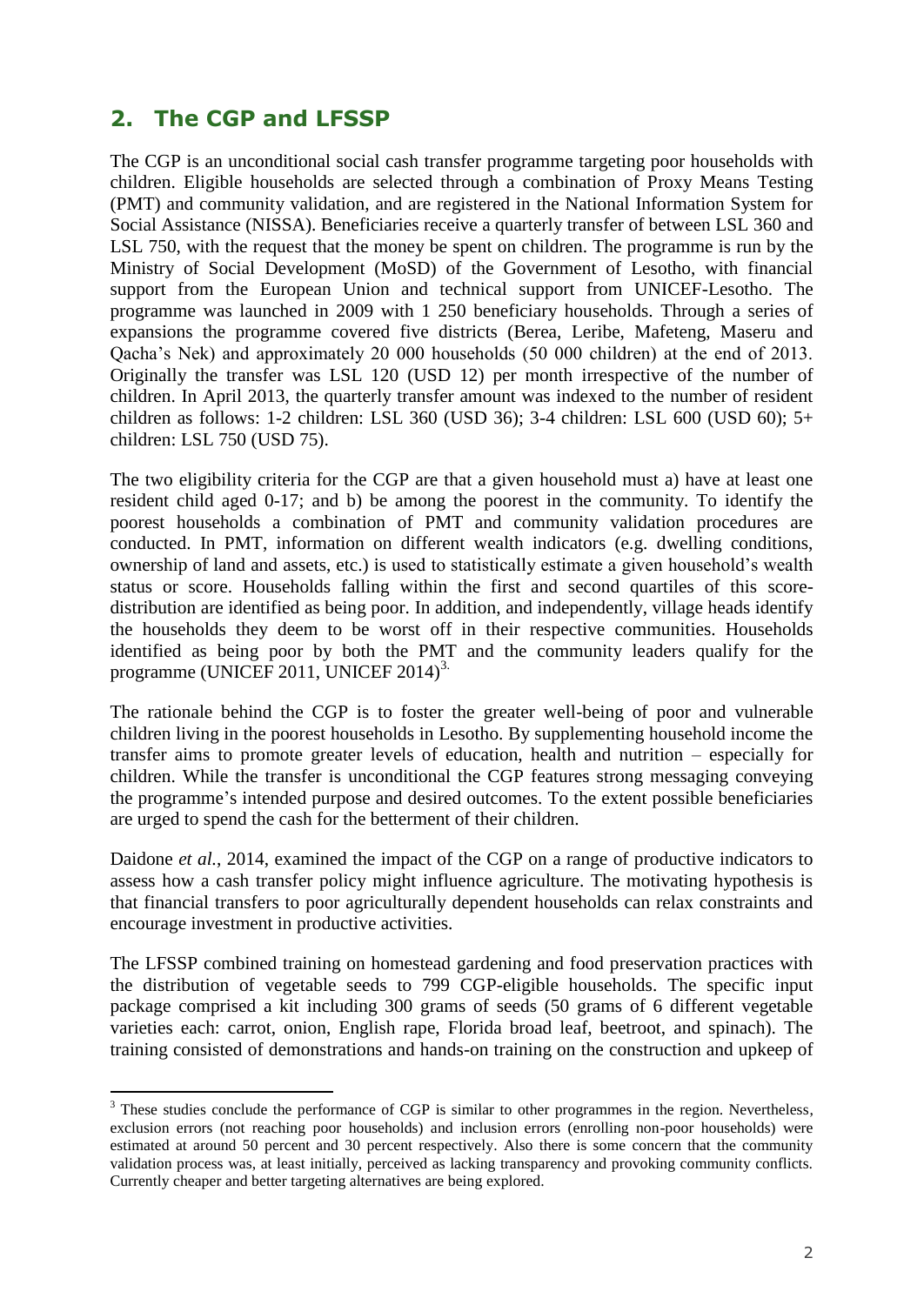keyhole and trench gardens, and included knowledge dissemination on food preservation and production practices to achieve better nutrition. The approximate value of the seed package was USD 11.

The primary mode of knowledge transfer was through demonstration and practical exercises. Field Extension Facilitators (FEFs) would mobilize participants to construct a keyhole or trench garden at identified households, and were able to learn the technique as they engaged in the construction process. Demonstrations/construction took at least a half a day per garden, and longer if there were a large number of participants with many questions.

Because of time limitations and training method, training information focused on the construction of homestead gardens, appropriate seeding and maintenance. The more theoretical aspects were omitted. Moreover, information on nutrition and food preservation was given to community participants, but not systematically, with some communities receiving information on both topics (Litjotjela), while in Malaoaneng such information was not shared. The FEFs with previous project knowledge were often more successful at incorporating nutrition/preservation information in their demonstrations. In any event, project staff often reported that both project participants and facilitators were very motivated and active during the training sessions.

Government extension agents were present at some of the community training sessions though their participation was sporadic. CGP-eligible households were targeted to help rural and ultra-poor families better achieve food security through increasing homestead garden vegetable harvests. Additional details on the training methods and materials can be found in CRS, 2014.

The initiative was implemented by FAO-Lesotho, in collaboration with Catholic Relief Services (CRS) and the Rural Self-Help Development Association (RSDA). Primary funding for the LFSSP came from the UK's Department for International Development (DFID).

## <span id="page-7-0"></span>**3. Method**

In this study it was not possible to randomize receipt of the LFSSP, and thus both control and treatment groups received the LFSSP. Instead, the LFSSP was given to both treatment and control households within the CGP evaluation. Since the control group households are similar to those in the treatment group they provide a counterfactual scenario of how effective the LFSSP would be without a cash transfer. A comparison between the behaviour of households in these two groups reveals the impact of receiving three years of CGP and one year of LFSSP, versus only one year of the LFSSP on agricultural and food security outcomes.

Our approach involves taking a so-called 'double difference', which requires two rounds of data collected before a given intervention (pre-treatment) and at a later stage (post-treatment). By subtracting the post-treatment values from the pre-treatment values of an observed outcome within treatment and control groups (the first difference), and subsequently subtracting those changes across treatment and control groups (the second difference), we obtain an estimate of the programme effect.

It is generally regarded as being among the most rigorous methods in impact evaluation because it enables one to account for general trends that influence outcomes which have nothing to do with the programme. For example, if there was a severe drought over the study period it may look like a programme spoils crop harvests. The counterfactual reveals how beneficiaries would have fared with the severe drought in the programme's absence.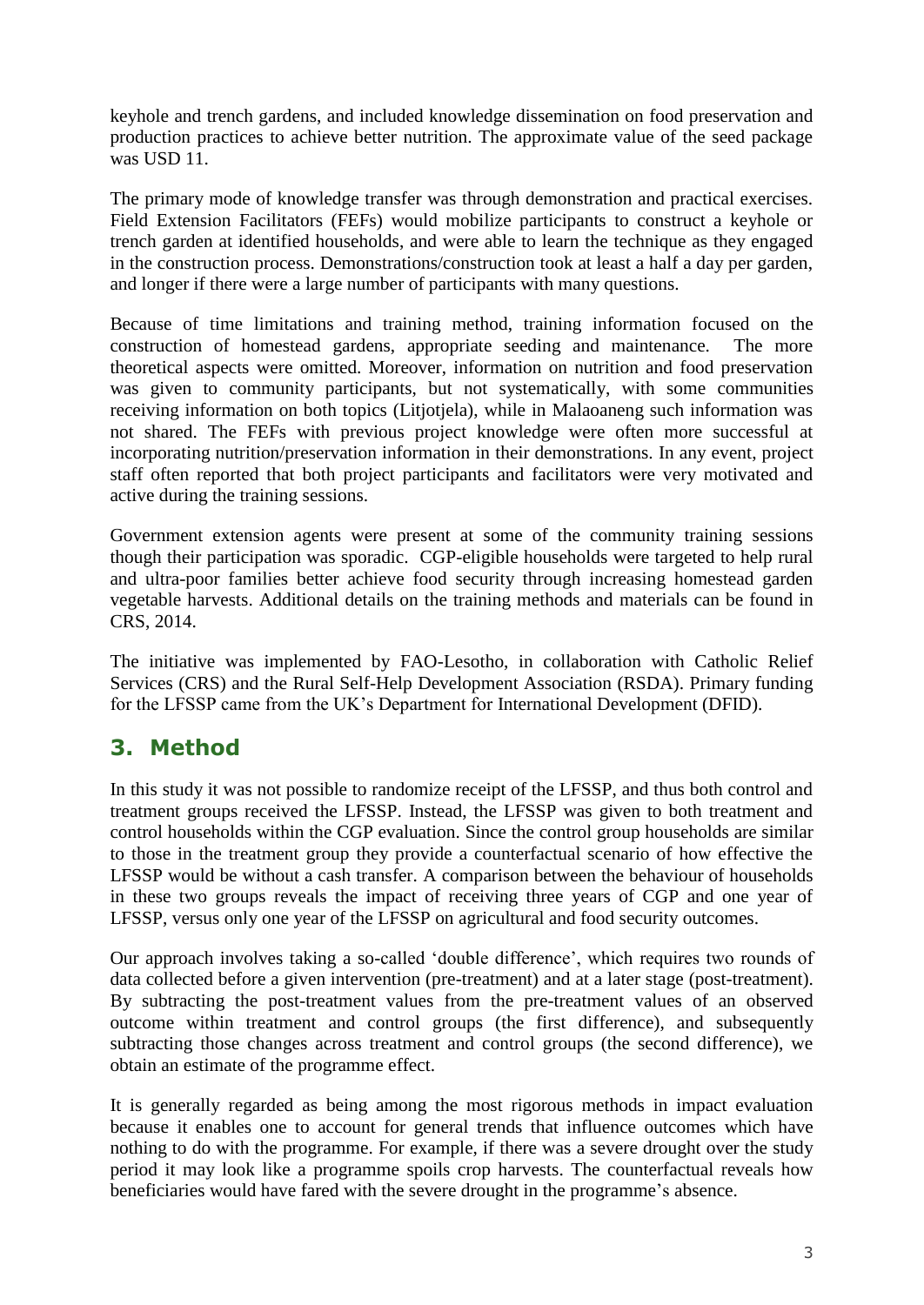In practice this is carried out in a statistical regression framework (details in Annex A), which attaches statistical properties to the impact estimate. If an estimate is not significant then we cannot claim that the impact is different from zero. Accordingly, much attention is paid to these statistics when interpreting findings. (In the present study statistically significant estimates are underlined.)

Since it was not possible to randomize receipt of the LFSSP, we cannot infer impact of the LFSSP by itself with any statistical certainty. Yet we would like to know something about the differential impact of the CGP versus the LFSSP. Given that there is no counterfactual for this aspect of the treatment, we will compare the impacts from two years of the CGP with the combination of the CGP and the LFSSP during the third year. A different estimation strategy is adopted in order to assess what two years of the CGP accomplished. Since detailed information on home gardening-related activities was collected only in 2013 and 2014 and not at baseline in 2011, we use a single difference across the treatment and control groups using the 2013 data. Fortunately the original experimental design of the study, in which treatment and control households were very similar at baseline, lends rigour to this approach as well.

Lastly, with the exception of labour supply outcomes, all results refer to household-level outcomes. To better understand labour/time use impacts these programmes are having we also look at a sample of individuals, by age and gender, at the end of the results section.

## <span id="page-8-0"></span>**4. Sample**

For the purposes of this study, we collected additional information on households originally forming part of the overall CGP impact evaluation that were living in the district Leribe, where the LFSSP was to be implemented. We were thus able to take advantage of the existing 2011 baseline data, as well as the data collection efforts for the overall impact evaluation in 2013. This involved 307 households which were interviewed in 2013 and were again targeted for data collection efforts in June 2014. In the district, 316 households were reached: 299 were successfully interviewed in 2013 and 17 had been interviewed in 2011, but not in 2013. A brief overview of households' and individuals' characteristics included in the study is shown in Table 1. All communities were located in Leribe district, which is approximately a two-hour drive north from the capital of Maseru, and within an hour's drive of the district capital of Hlotse.

Owing to financial and logistical constraints the sample size collected for this analysis is considerably smaller than those used in similar impact evaluations. Nevertheless, we are able to detect impacts at conservative significance levels, which allay concerns related to the lack of statistical power often associated with small sample sizes.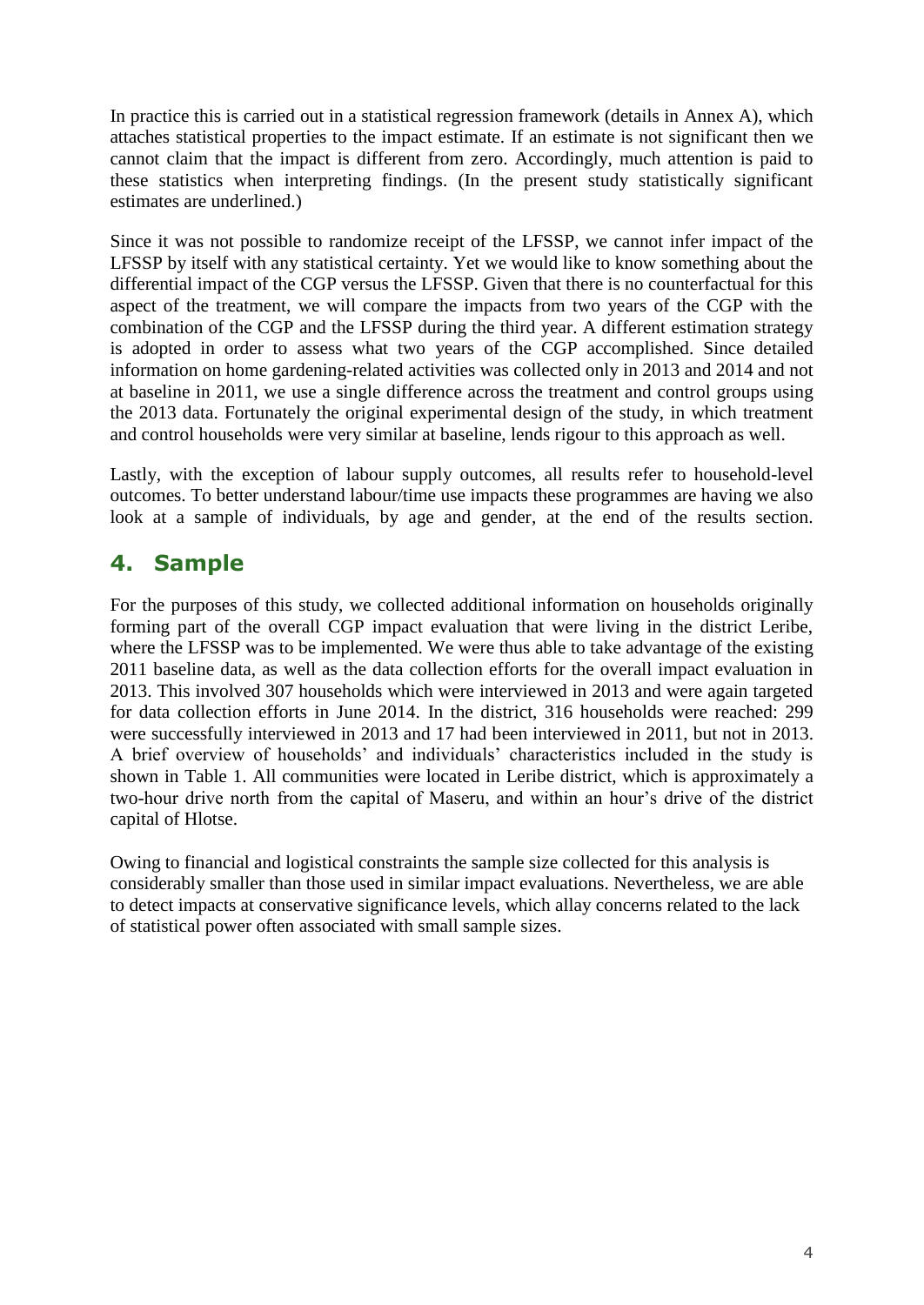|                                     | Litjotjela | <b>Malaoneng</b> |
|-------------------------------------|------------|------------------|
| No. of CGP families (individuals)   | 85 (520)   | 80 (414)         |
| No. of LFSSP families (individuals) | 181 (961)  | 118 (610)        |
| Age (std. deviation)                | 25(19.7)   | 23(18.7)         |
| NISSA <sub>1</sub>                  | 161        | 112              |
| Females                             | 51%        | 50%              |
| <b>Family Size</b>                  | 6.9        | 6.6              |
| <b>Disabled</b>                     | 3%         | 3%               |
| Chronically ill                     | 4%         | 2%               |
| Labour-constrained family           | 35%        | 33%              |
| Family has home garden plot         | 90%        | 87%              |
| Family crop farms                   | 89%        | 94%              |
| Family has a cow                    | 35%        | 28%              |
| Family has an off-farm business     | 15%        | 13%              |

#### **Table 1 The sample, by location (2013)**

In our sample, 165 households and 934 individuals were enrolled in the CGP. Since both CGP and non-CGP households received the LFSSP, the final sample includes 299 households and 1 571 individuals.

Household demography is similar in the two community councils of Litjotjela and Malaoaneng (Table 1) with family sizes ranging between one to fifteen residents. Although the average age of individuals is around 24, this is belied by the presence of large numbers of the very young and the very old. As can be seen in the Figure 1, both labour-constrained and unconstrained CGP households are characterized by the missing generation of working age members. The national information system for social assistance (NISSA) corresponds to an increasingly nation-wide household census for targeting social protection programmes in Lesotho. Using data collected through NISSA, a household's poverty status is ranked from 1 (ultra-poor) to 5 (well-off). CGP targeting criteria dictates that only households in the first two categories qualify as potential beneficiaries, which is confirmed in the sample, with the majority of families falling under the NISSA category 1<sup>4</sup>.

The presence of homestead gardening is quite widespread in these communities. Only 10 percent of households in the sample were without a homestead garden in 2013. Moreover, about ninety percent of families harvest from non-homestead plots of land; around 30 percent own cattle and less than 15 percent operate a non-farm business.

Over 30 percent of sample families are labour constrained. A household is considered to be to be labour constrained if there is no able-bodied member, 18-59 years of age, that is fit-towork (FTW), or that have one able-bodied member, but the ratio of members not fit-to-work (NF) to FTW is greater or equal to three. A household is thus labour unconstrained if there is at least one able-bodied member and that the so-called dependency ratio is less than three.

 $\overline{a}$ 

<sup>&</sup>lt;sup>4</sup> As mentioned in Section 3, the CGP targeting combines NISSA PMT categories with community validation. All households included in the sample were validated as being among the poorest of the poor (results not shown).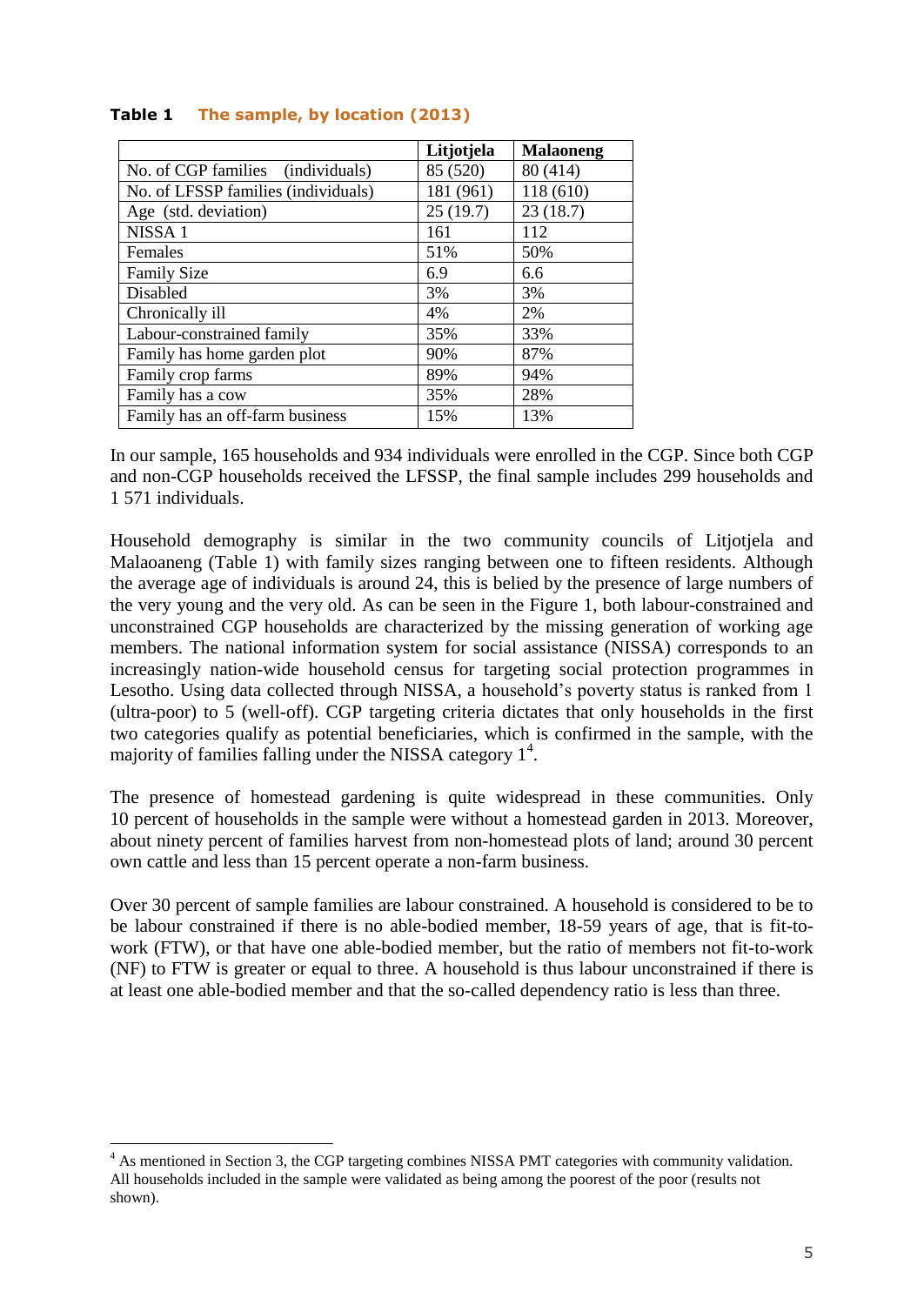|                                                                        | <b>Unconstrained</b> | <b>Constrained</b> |
|------------------------------------------------------------------------|----------------------|--------------------|
| Female-headed family                                                   | 46%                  | 70%                |
| Household head's age                                                   | 51                   | 60                 |
| Household head single                                                  | 53%                  | 79%                |
| Household head married                                                 | 46%                  | 17%                |
| Household head widow                                                   | 43%                  | 74%                |
| Household head is $>64$                                                | 31%                  | 66%                |
| Household head is $<$ 15                                               | 0%                   | 1%                 |
| Household head's education (yrs)                                       | 4.6                  | 4.2                |
| NISSA <sub>1</sub>                                                     | 89%                  | 94%                |
| Family size                                                            | 6                    | 5                  |
| Highest education (yrs)                                                | 8.5                  | 7.2                |
| Households' # of healthy males and females<br>aged 18-59 (working age) |                      | 1.1                |

#### **Table 2 The sample, by family labour constraints (2013)**

The differing characteristics between labour-constrained and unconstrained households are apparent in Table 2. Looking at characteristics of the household head shows constrained families are more likely to be single female-headed, older, and to have achieved less formal education. Note also that constrained households have smaller family sizes, on average. Ninety-four percent of labour-constrained households fall under the NISSA 1 category whereas 89 percent of labour unconstrained families are categorized as being similarly ultrapoor.

Taken together, these features will condition the channels through with the CGP and LFSSP interact and influence desired outcomes. Understanding how benefits and costs vary along demographic dimensions can prove useful for improving programme design. Accordingly, subsequent analysis will separately examine how programme effects differ between the two types of households.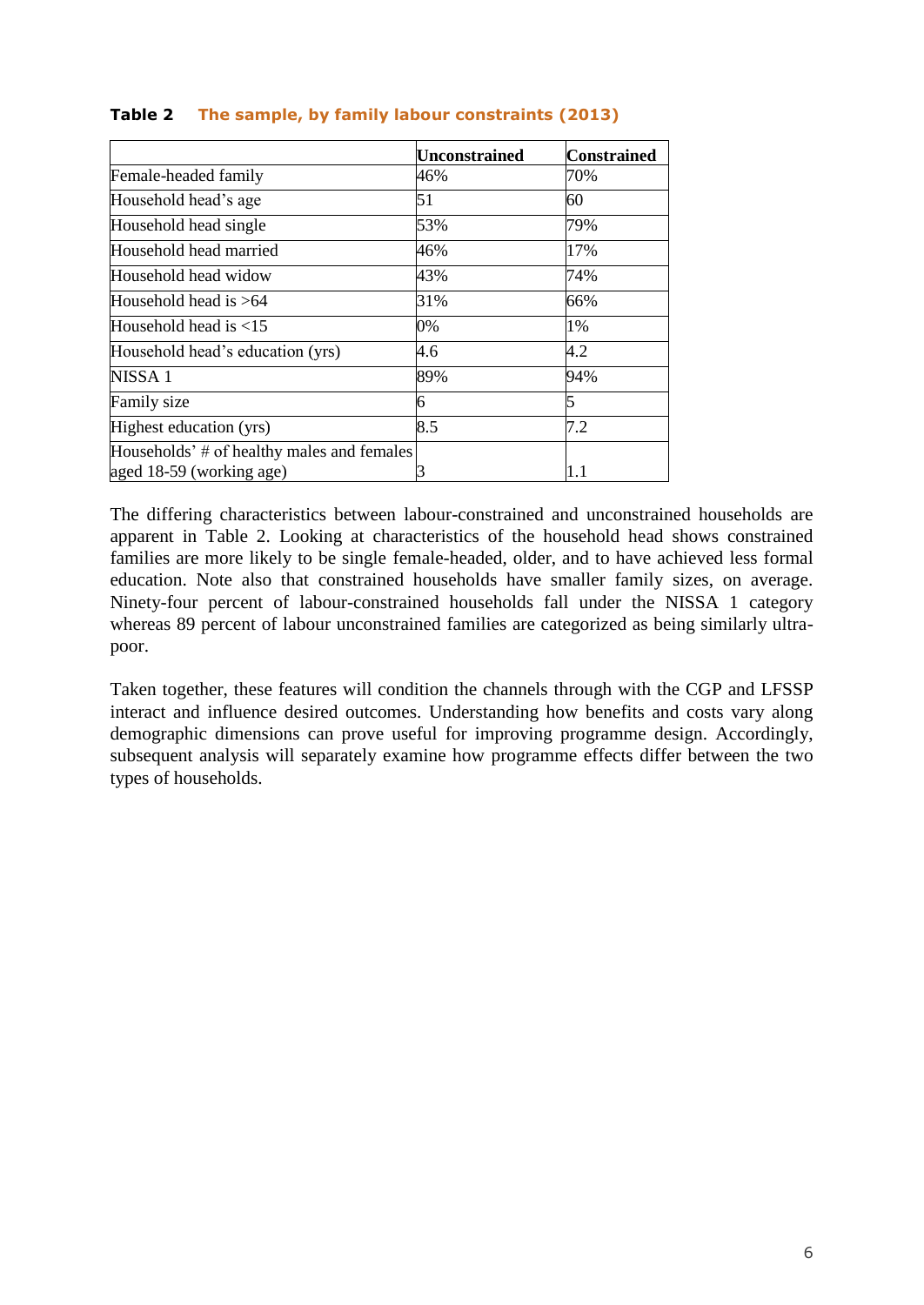#### **Figure 1 Age pyramids of labour-constrained and labour-unconstrained families, 2013**



Age distribution- labour unconstrained Age distribution- labour constrained

## <span id="page-11-0"></span>**5. Interpretation of results**

Results, tables, and discussion in subsequent sections are organized by first comparing trends in outcome indicators between treatment and control households over the study period. The purpose of this comparison is to gain an understanding of the general picture of what took place from 2013 to 2014. Here, statistically significantly changes over the study period in both CGP and non-CGP households are underlined. These comparisons are informative but do not constitute valid impact estimates for reasons outlined in Section 3.

To more rigorously assess impact we turn to regression analysis, where two panels of results are provided. The first panel presents estimates for two years of receiving the CGP, making use of a multivariate single difference estimator. The second panel reports estimates coming from three years of CGP in combination with the LFSSP.

The objective of this evaluation is to compare outcomes that were attainable after two years of CGP only, versus impacts that occurred after an additional year of CGP assistance combined with the LFSSP, compared to those in the CGP control group that only received the LFSSP in the last year.

#### <span id="page-11-1"></span>**5.1. Homestead gardening**

Comparing changes between 2013 and 2014 for both CGP (treatment) and non-CGP (control) households, all of whom received the LFSSP, reveal large increases in the proportion of harvesting from their home garden plots (Table 3).

Households more than tripled carrot, beetroot, and onion harvests (all three included in the LFSSP package) over the study period, and experienced significant increases in the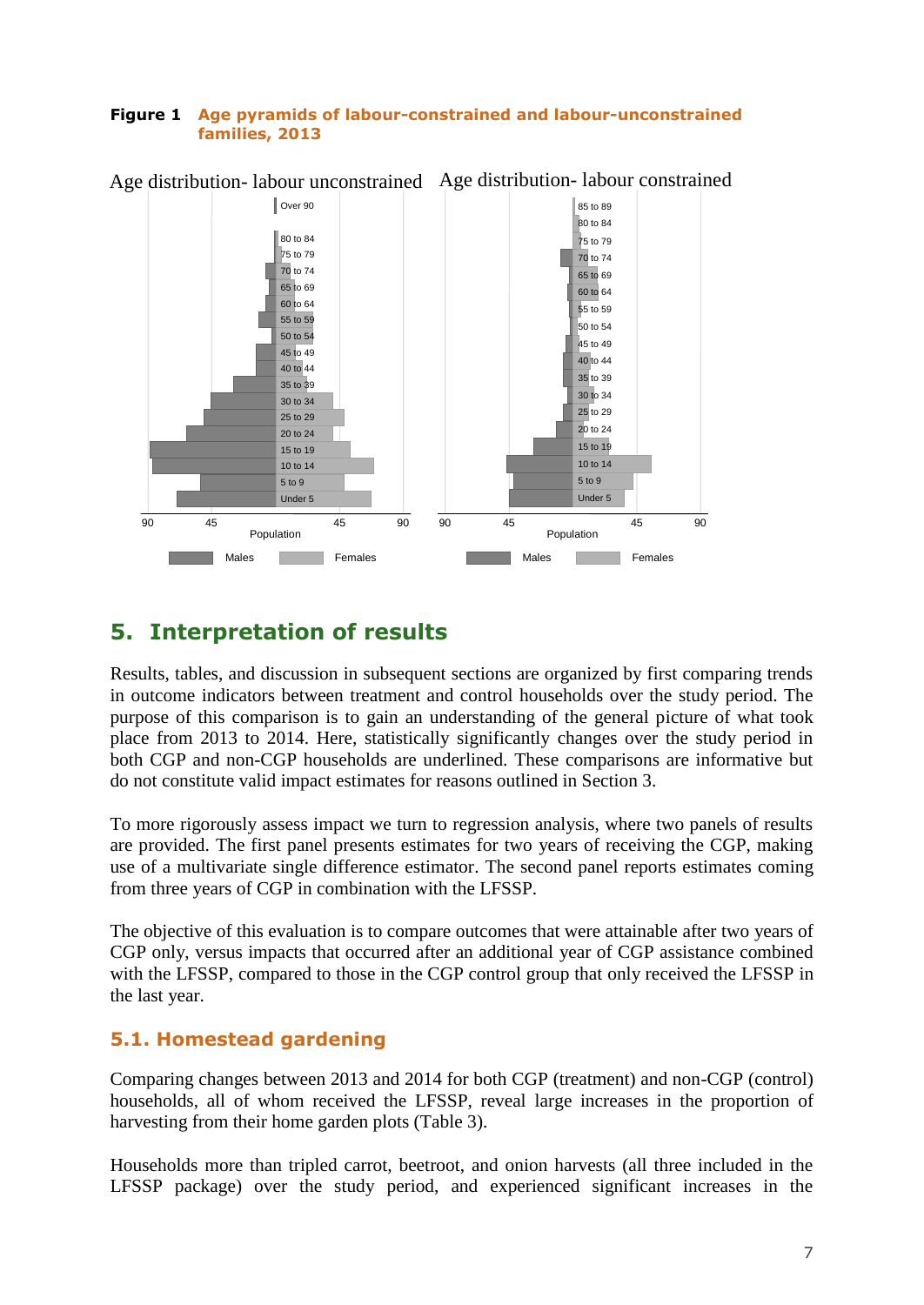production of peppers, tomatoes, and other types of vegetables (not included in the LFSSP package). Few households harvest green beans and peas, although there was a statistically significant uptake among non-CGP households. On average, households grew an additional three vegetables and were able to increase harvests in every season except spring. This reduction may correspond to the conclusion of LFSSP operations, which occurred around this period. <sup>5</sup> Overall, households harvested during two and a half seasons, which represent only a modest (and insignificant) increase from 2013.

|                               | <b>Treatment</b> |      | <b>Control</b> |      |
|-------------------------------|------------------|------|----------------|------|
|                               | 2013             | 2014 | 2013           | 2014 |
| HH harvested last year        | 0.84             | 0.96 | 0.83           | 0.95 |
| $\ldots$ spinach              | 0.67             | 0.89 | 0.61           | 0.86 |
| Florida broad leaf            | 0.47             | 0.89 | 0.59           | 0.77 |
| English rape                  | 0.55             | 0.81 | 0.53           | 0.73 |
| onions                        | 0.04             | 0.53 | 0.06           | 0.49 |
| carrots                       | 0.19             | 0.80 | 0.21           | 0.72 |
| beetroots                     | 0.18             | 0.80 | 0.20           | 0.73 |
| cabbage                       | 0.37             | 0.32 | 0.36           | 0.37 |
| peppers                       | 0.05             | 0.15 | 0.02           | 0.17 |
| peas                          | 0.02             | 0.01 | 0.01           | 0.04 |
| tomatoes                      | 0.32             | 0.42 | 0.19           | 0.43 |
| green beans                   | 0.05             | 0.05 | 0.01           | 0.08 |
| other                         | 0.15             | 0.33 | 0.10           | 0.34 |
| Number of vegetables produced | 3.05             | 5.99 | 2.89           | 5.73 |
| HH harvests in: spring        | 0.38             | 0.22 | 0.34           | 0.17 |
| HH harvests in: winter        | 0.63             | 0.71 | 0.60           | 0.61 |
| HH harvests in: summer        | 0.66             | 0.77 | 0.63           | 0.74 |
| HH harvests in: autumn        | 0.76             | 0.93 | 0.78           | 0.92 |
| Number of seasons harvested   | 2.43             | 2.63 | 2.35           | 2.44 |
| Observations                  | 165              | 165  | 134            | 134  |
|                               |                  |      |                |      |

#### **Table 3 Trends in homestead gardening harvests**

*Underlined if p<.10*

 $\overline{a}$ 

Comparing means in 2013 for both treatment and control groups reveals that households appeared to be similar in homestead gardening activities. This is suggestive that the increasing trends observed in 2014 were related to the LFSSP. To better evaluate the degree to which this was the case we turn to impact estimates reported in Table 4.

Daidone *et al.* (2014) made use of a larger sample of households in additional community councils and found positive impacts on homestead gardening production. In our Leribe district sample (Table 4) we see evidence that the CGP alone encouraged the harvest of peppers (5 pp.), tomatoes (13 pp.) and green beans (4 pp.). With few exceptions, these overall increases appear to be driven by labour-unconstrained households<sup>6</sup>, who were additionally able to harvest cabbage (13 pp.) and spinach (12 pp.). In contrast, after implementation of the LFSSP, the labour-unconstrained households appear to have reduced harvests and labourconstrained families achieved gains in homestead harvests. More specifically, harvests of Florida broad leaf (33 pp.), onions (14 pp.) and beetroots (20 pp.) increased; and labour

<sup>&</sup>lt;sup>5</sup> LFSSP operations started in July/Aug 2013 and were completed by Dec 2013/Jan 2014 (end of spring, early summer in the Southern hemisphere).

<sup>&</sup>lt;sup>6</sup> The differential impacts between unconstrained households and constrained households in homestead gardening activities are also noted in Daidone *et. al.* (2014). Namely, impacts are not observed among severely constrained families.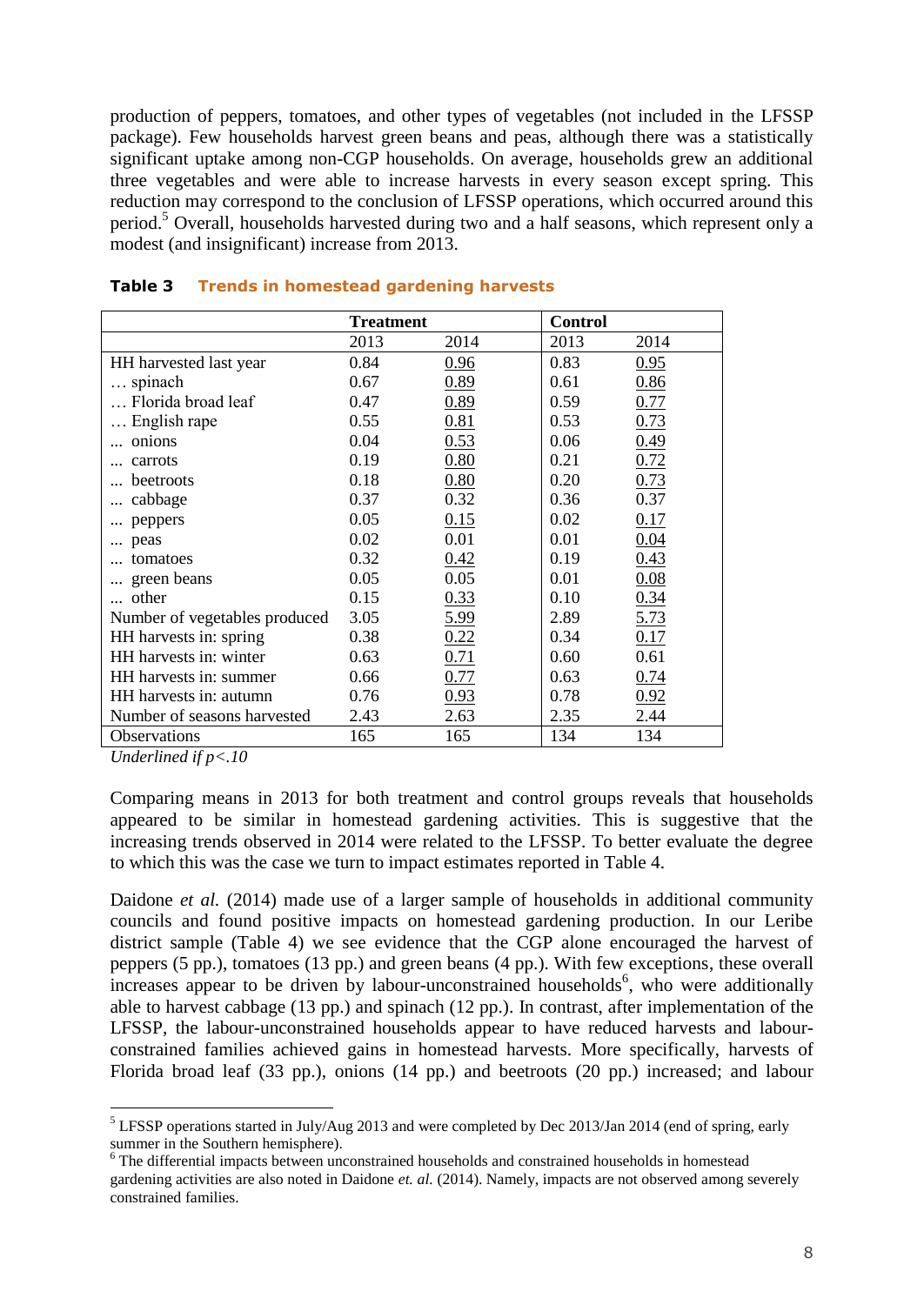constrained families were able to harvest through more seasons – notably summer (15 pp.) and autumn (19 pp.).

|                        |          | Two years of<br>$CGP^{\wedge}$ |             |          | Three years of $CGP + LFSSP^{\wedge \wedge}$ |          |
|------------------------|----------|--------------------------------|-------------|----------|----------------------------------------------|----------|
|                        | all      | labour-                        | labour-     | all      | labour-                                      | labour-  |
|                        |          | unconstrained                  | constrained |          | unconstrained constrained                    |          |
|                        |          |                                |             |          |                                              |          |
| HH harvested last year | 0.018    | 0.082                          | $-0.070$    | $-0.006$ | $-0.095$                                     | 0.137    |
| spinach                | 0.063    | 0.123                          | $-0.020$    | $-0.019$ | $-0.121$                                     | 0.140    |
| Florida broad leaf     | $-0.083$ | $-0.015$                       | $-0.210$    | 0.194    | 0.098                                        | 0.327    |
| English rape           | 0.026    | 0.111                          | $-0.020$    | 0.061    | $-0.013$                                     | 0.032    |
| onions                 | $-0.041$ | $-0.044$                       | $-0.000$    | 0.069    | 0.007                                        | 0.141    |
| carrots                | 0.013    | $-0.038$                       | $-0.060$    | 0.124    | 0.219                                        | 0.038    |
| beetroots              | $-0.052$ | $-0.063$                       | $-0.060$    | 0.127    | 0.116                                        | 0.207    |
| cabbage<br>            | 0.037    | 0.125                          | $-0.110$    | $-0.074$ | $-0.136$                                     | 0.100    |
| peppers                | 0.051    | 0.052                          | 0.056       | $-0.053$ | $-0.077$                                     | $-0.057$ |
| peas                   | 0.013    | $-0.001$                       | 0.043       | $-0.041$ | $-0.015$                                     | $-0.082$ |
| tomatoes               | 0.130    | 0.190                          | 0.013       | $-0.090$ | $-0.157$                                     | 0.062    |
| green beans            | 0.041    | 0.064                          | 0.017       | $-0.084$ | $-0.125$                                     | 0.010    |
| other                  | 0.014    | $-0.008$                       | 0.007       | $-0.015$ | 0.012                                        | $-0.011$ |
| Number of vegetables   | 0.149    | 0.497                          | $-0.340$    | 0.190    | $-0.311$                                     | 0.906    |
| HH harvests in: spring | 0.022    | 0.032                          | 0.003       | 0.084    | 0.067                                        | 0.027    |
| HH harvests in: winter | 0.059    | 0.095                          | 0.058       | 0.052    | 0.125                                        | $-0.042$ |
| HH harvests in:        | 0.029    | 0.061                          | $-0.040$    | 0.047    | 0.002                                        | 0.153    |
| summer                 |          |                                |             |          |                                              |          |
| HH harvests in:        | $-0.021$ | 0.005                          | $-0.100$    | 0.039    | $-0.021$                                     | 0.191    |
| autumn                 |          |                                |             |          |                                              |          |
| Number of seasons      | 0.089    | 0.193                          | $-0.080$    | 0.221    | 0.172                                        | 0.329    |
| Observations           | 299      | 194                            | 105         | 598      | 388                                          | 210      |

**Table 4 Impacts estimates on homestead gardening harvests**

*^corresponds to a cross-sectional regression using 2013 information.*

*^^corresponds to a double-difference regression using 2013 and 2014 information. Underlined figures for p<.10 or better.*

Taken together, it appears two years of the CGP was sufficient for labour-unconstrained families to achieve better harvests in a way that was not possible for the labour constrained. This may be due to differing livelihood strategies and preferences in securing immediate food needs. It is conceivable that the CGP initially allows families with sufficient labour capacity to exploit investments in small-scale operations like homestead gardening. After an additional year of the CGP, however, these families de-emphasize vegetable harvests, perhaps in favour of larger-scale agricultural operations. On the other hand, labour-constrained households may have initial preferences for food purchases, or have been able to increase efforts in vegetable cultivation only after additional years of cash accumulation and LSFPP assistance.

As previously mentioned, the LFSSP included training on food preservation. The first panel of Table 5 reveals some declining trends in the adoption of food preservation practices. With the exception of an increase in fruit canning within control households, the incidence of drying declined significantly between 2013 and 2014.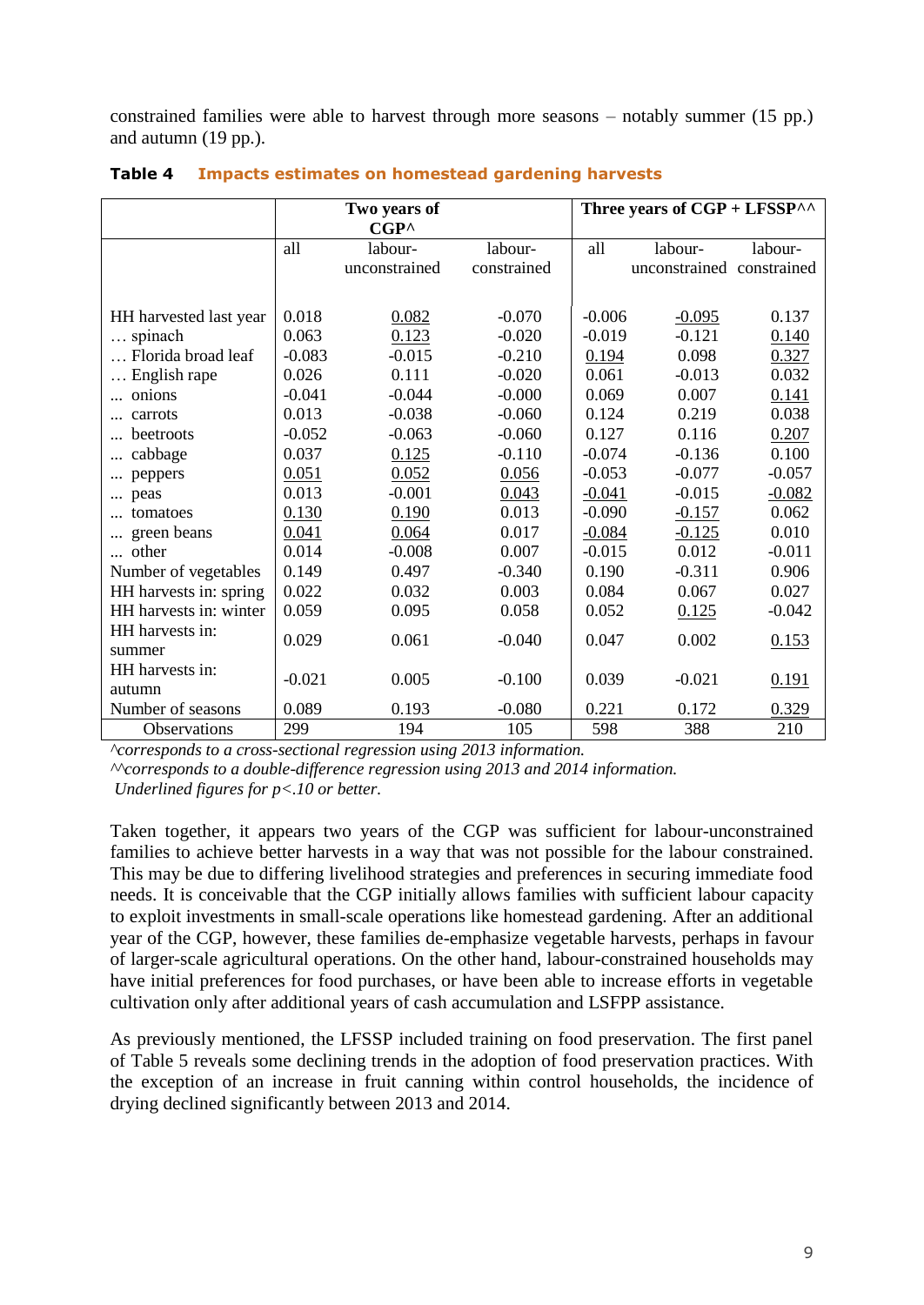|                            |      | <b>Treatment</b> | <b>Control</b> |      |
|----------------------------|------|------------------|----------------|------|
|                            | 2013 | 2014             | 2013           | 2014 |
| HH used preservation       | 0.31 | 0.31             | 0.27           | 0.25 |
| technique                  |      |                  |                |      |
| $$ drying                  | 0.26 | 0.18             | 0.19           | 0.10 |
| vegetable canning          | 0.08 | 0.07             | 0.07           | 0.05 |
| fruit canning              | 0.23 | 0.16             | 0.15           | 0.17 |
|                            |      |                  |                |      |
| $$ keyhole                 | 0.33 | 0.42             | 0.33           | 0.42 |
| trench garden              | 0.08 | 0.75             | 0.07           | 0.66 |
| rain water conservation    | 0.08 | 0.19             | 0.10           | 0.22 |
| home-produced compost      | 0.05 | 0.15             | 0.02           | 0.13 |
| purchased fertilizer       | 0.12 | 0.16             | 0.16           | 0.08 |
| home-produced pest         | 0.06 | 0.39             | 0.04           | 0.16 |
| control                    |      |                  |                |      |
| frost protection           | 0.24 | 0.30             | 0.25           | 0.40 |
| kraal manure               | 0.05 | 0.06             | 0.04           | 0.01 |
| HH expanded plot in past   | 0.18 | 0.33             | 0.10           | 0.41 |
| year                       |      |                  |                |      |
| lack of cash               | 0.16 | 0.02             | 0.23           | 0.01 |
| lack of space              | 0.28 | 0.27             | 0.27           | 0.26 |
| lack of labour             | 0.05 | 0.07             | 0.03           | 0.09 |
| lack of markets to sell    | 0.00 | 0.01             | 0.01           | 0.00 |
| products                   |      |                  |                |      |
| inputs not available (e.g. | 0.05 | 0.04             | 0.04           | 0.02 |
| seeds)                     |      |                  |                |      |
| not needed                 | 0.09 | 0.21             | 0.09           | 0.13 |
| other                      | 0.01 | 0.01             | 0.03           | 0.03 |
| Observations               | 165  | 165              | 134            | 134  |

#### **Table 5 Trends in homestead gardening techniques and vegetable preservation**

*Underlined if p<.10*

In contrast, the second panel, which shows the adoption rates of homestead gardening technologies, reveals strong correlation between the LFSSP and homestead gardening practices. Perhaps most notable is the increase in trench gardening (~60 percent increase). In 2014 control households expanded their home garden plots to a larger degree than CGP households (although both groups expanded on average). Reasons given by those not expanding garden plots are primarily related to a lack of space and need. Notice here that the increase in households reporting no need for expansion was statistically significantly higher for CGP households, after receiving the LFSSP. This provides some suggestive evidence of a potential complementarity between the two programmes

Table 6 shows impact estimates on homestead gardening practices and food preservation adoption. Overall, two years of the CGP appear to have had little impact; overall, the share of households canning fruit increased by 5 pp, while labour-constrained households reduced fertilizer purchases (18 pp. reduction) and labour-unconstrained families expanded their home garden plots (9 pp.) On balance, however, the results confirm a relatively muted impact of the CGP alone on the adoption of homestead gardening practices.

By looking at results from an additional year of CGP and LFSSP a more consistent story emerges. Overall, CGP households were 10 percentage points more likely to adopt some kind of food preservation technique; notably "drying" methods (7 pp. increase). The emphasis on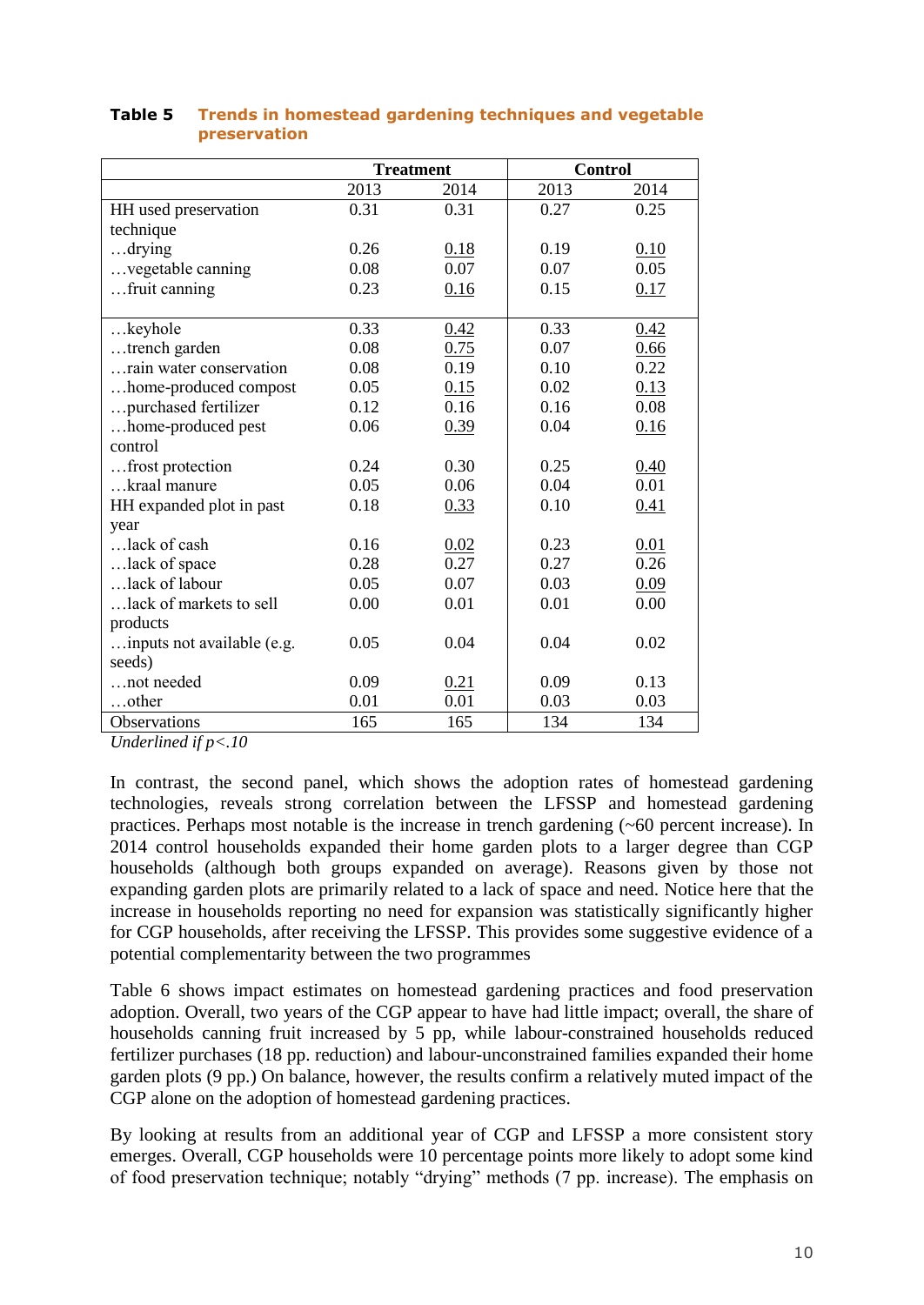particular vegetables delivered via the LFSSP might partly explain the change from fruit canning (two years of CGP) to drying methods (three years of CGP and LFSSP). In terms of home gardening practices, positive overall impacts are observed with purchased fertilizer (12 pp.), home-produced pest control (18 pp.), kraal manure (6 pp.) and trench gardening (10 pp.).

Impacts on homestead gardening activities are most important among those living in labourconstrained homes. In contrasting Table 4 and Table 6, the impact on homestead garden harvests seems to be influenced by the CGP alone, whereas impacts on homestead gardening practices appeared only after introduction of the LFSSP. While given the limitations of the study we cannot differentiate the impact of the LFSSP from the three years of the CGP, given the content of the LFSSP, this would make sense.

|                                  | Two years of |                |             | Three years of $CGP + LFSSP^{\wedge \wedge}$ |                   |             |
|----------------------------------|--------------|----------------|-------------|----------------------------------------------|-------------------|-------------|
|                                  |              | $CGP^{\wedge}$ |             |                                              |                   |             |
|                                  | all          | labour-        | labour-     | all                                          | labour-           | labour-     |
|                                  |              | unconstrained  | constrained |                                              | unconstrained     | constrained |
| HH uses any                      | $-0.014$     | 0.032          | $-0.100$    | 0.098                                        | 0.072             | 0.097       |
| $$ drying                        | 0.018        | 0.048          | $-0.076$    | 0.067                                        | 0.073             | 0.117       |
| vegetable canning                | $-0.003$     | 0.009          | $-0.054$    | 0.025                                        | 0.006             | 0.074       |
| fruit canning                    | 0.050        | 0.052          | 0.080       | $-0.042$                                     | $-0.080$          | $-0.051$    |
| $$ keyhole                       | $-0.078$     | $-0.097$       | $-0.107$    | 0.023                                        | $-0.012$          | 0.133       |
| trench garden                    | 0.002        | $-0.012$       | 0.080       | 0.105                                        | 0.057             | 0.153       |
| rain water                       | $-0.012$     | 0.000          | $-0.058$    | 0.014                                        | 0.000             | 0.043       |
| conservation                     |              |                |             |                                              |                   |             |
| home-produced                    | 0.011        | 0.018          | $-0.015$    | 0.008                                        | 0.053             | $-0.010$    |
| compost                          |              | $-0.03$        |             |                                              |                   |             |
| purchased fertilizer             | $-0.066$     |                | $-0.186$    | 0.121                                        | 0.149             | 0.188       |
| home-prod pest<br>control        | 0.012        | 0.022          | $-0.033$    | 0.177                                        | 0.166             | 0.166       |
|                                  | 0.034        | 0.076          | $-0.102$    | $-0.121$                                     |                   | 0.034       |
| frost protection<br>kraal manure | $-0.018$     | $-0.011$       | $-0.055$    | 0.058                                        | $-0.146$<br>0.043 | 0.099       |
| HH expanded garden               | 0.053        | 0.092          | 0.006       | $-0.114$                                     | $-0.156$          | $-0.096$    |
| lack of cash                     | $-0.010$     | $-0.004$       | $-0.047$    | 0.034                                        | 0.044             | 0.034       |
|                                  | $-0.001$     | $-0.013$       | 0.004       | $-0.002$                                     |                   |             |
| lack of space                    |              |                |             |                                              | $-0.030$          | $-0.006$    |
| lack of labour                   | 0.003        | 0.014          | 0.015       | $-0.018$                                     | 0.025             | $-0.069$    |
| lack of market                   | $-0.005$     | $-0.009$       | 0.000       | 0.006                                        | 0.012             | 0.000       |
| inputs not available             | 0.012        | 0.018          | $-0.014$    | 0.006                                        | $-0.012$          | 0.051       |
| not needed                       | $-0.017$     | 0.013          | $-0.049$    | 0.085                                        | 0.018             | 0.265       |
| $\ldots$ other                   | $-0.012$     | $-0.010$       | $-0.015$    | $-0.010$                                     | $-0.015$          | $-0.014$    |
| Observations                     | 299          | 194            | 105         | 598                                          | 388               | 210         |

|  | <b>Table 6</b> Impacts on home gardening techniques and vegetable preservation |  |  |  |  |
|--|--------------------------------------------------------------------------------|--|--|--|--|
|--|--------------------------------------------------------------------------------|--|--|--|--|

*^corresponds to a cross-sectional regression using 2013 information.*

*^^corresponds to a double difference regression using 2013 and 2014 information.*

*Underlined figures for p<.10 or better.*

Potential programmatic implications can be drawn from the differential impacts observed between the two types of households. In terms of vegetable harvests it appears families with sufficient labour achieve benefits from the CGP alone. It takes additional resources, and potentially the LFSSP, to help constrained families achieve homestead gardening objectives.

Table 7 shows findings related to perceptions and practice of Conservation Agriculture (CA), which is also being promoted in Lesotho as a means for building resilience to climate change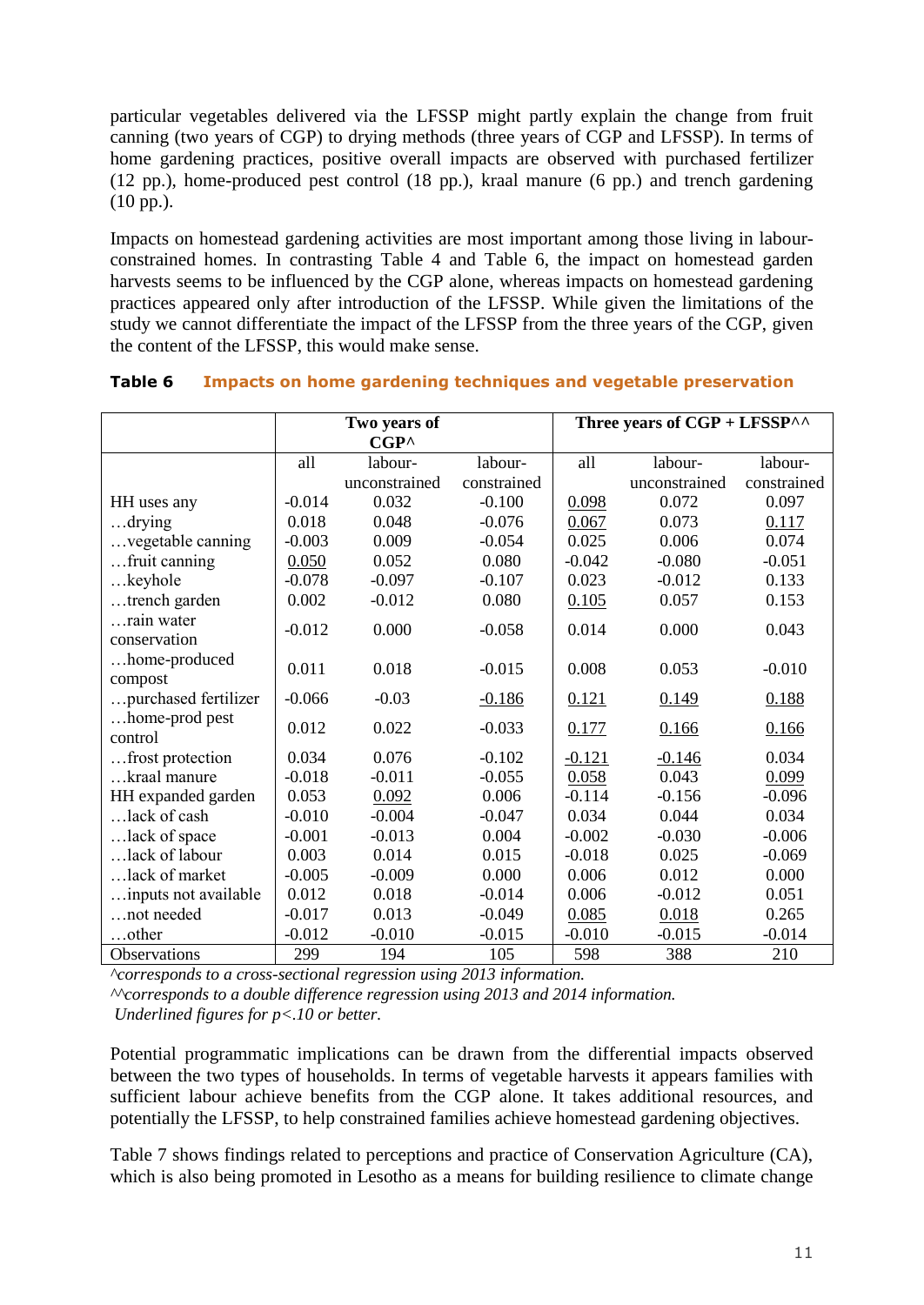and increased agricultural production.<sup>7</sup> Around seventy percent of households were aware of CA and about a quarter had received training. While thirty percent of households claim to already practice CA, the majority intend to attempt CA in the next two years.

CA training and assistance was provided throughout agricultural resource centres in the CCs and was independent of LFSSP activities. The purpose for inclusion in this report was to assess the degree of spillover between the two programmes.

|                               | <b>Treatment</b> | <b>Control</b> |
|-------------------------------|------------------|----------------|
|                               | 2014             | 2014           |
| aware                         | 0.75             | 0.73           |
| trained                       | 0.28             | 0.24           |
| practices                     | 0.33             | 0.32           |
| prefers                       | 0.26             | 0.22           |
| does not prefer               | 0.13             | 0.13           |
| intends to practice in future | 0.59             | 0.64           |
| Observations                  | 165              | 134            |

#### **Table 7 Conservation Agriculture awareness**

Impact evaluation estimates using single differences from 2014, the only year for which data on CA was collected, suggests no impact of the CGP and LFSSP on CA (results not shown). Community level interviews concerning CA (also not shown) revealed a widespread awareness of CA in every village, but that its practice was not widespread.

The lack of impact is in a sense not surprising since the LFSSP did not include any training on CA methods. Furthermore it is likely that wealthier and more productive landholders are the ones accessing the CA programme, as opposed to poorer and labour-constrained households targeted by the CGP and LFSSP. In other words, the targeting of the two programmes differed in the following way: the CGP and LFSSP targeted the poorest of the poor, whereas CA training was self-selecting, and probably favoured wealthier families more exposed to large-scale crop farming.

#### <span id="page-16-0"></span>**5.2. Land operation**

 $\overline{a}$ 

The above section posited that labour-unconstrained households may have satisfied constraints to homestead garden production and consequently are more oriented towards larger-scale agricultural operations. Land ownership and operation proves a natural starting point for exploring this hypothesis. Table 8 shows increasing trends in land operation and increases in ownership of home garden plots. Most striking perhaps is the increase in operated land area observed among treatment households (a doubling from 0.35 to 0.70 hectares). Comparing mean values for the two groups in 2013 shows that the levels are generally similar, signifying that observed changes in 2014 may be due to the additional cash and LFSSP – which we explore with the impact analysis.

 $<sup>7</sup>$  NB: Conservation Agriculture was not directly promoted by LFSSP, but assessing CA knowledge and practice</sup> is an area of interest for FAO in Lesotho.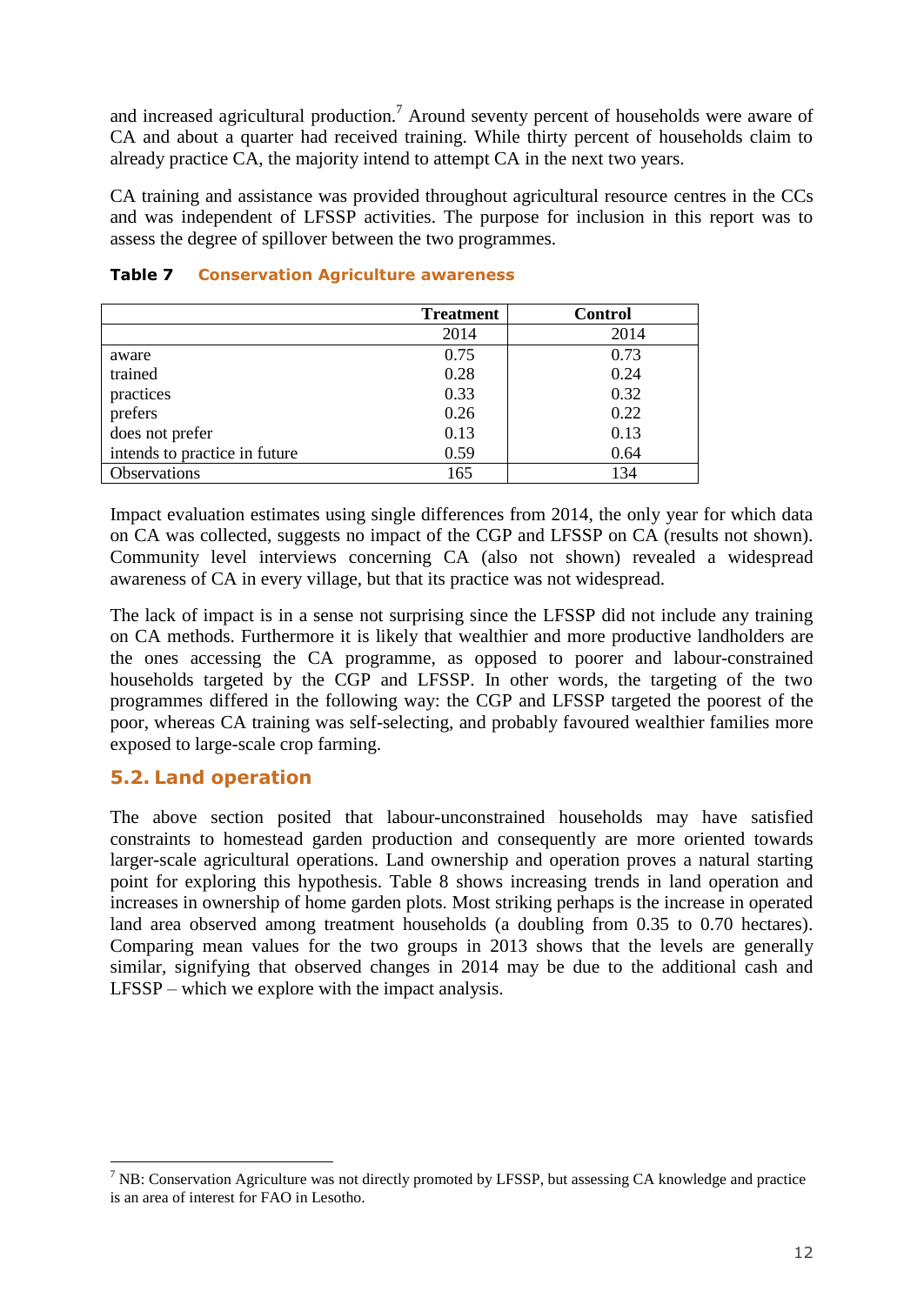|                          | <b>Treatment</b> |      | <b>Control</b> |      |
|--------------------------|------------------|------|----------------|------|
|                          | 2013             | 2014 | 2013           | 2014 |
| HH has home garden plot  | 0.89             | 0.98 | 0.89           | 0.96 |
| HH cultivated/owned land | 0.55             | 0.69 | 0.51           | 0.62 |
| # non-homestead plots    | 0.81             | 1.10 | 0.62           | 0.86 |
| owned land, ha           | 0.56             | 0.82 | 0.51           | 0.68 |
| operated land, ha        | 0.35             | 0.70 | 0.34           | 0.35 |
| Observations             | 165              | 165  | 134            | 134  |

#### **Table 8 Trends in land operation**

*Underlined if p<.10*

Impact estimates in Table 9 show that the combination of the CGP and the LFSSP led to a large increase in operated land among beneficiary households<sup>8</sup> -- over a third of a hectare. This was most likely due to the three years of cash, and less to the LFSSP, which was primarily geared to homestead gardening. Among unconstrained households the combination of the two programmes led to an increase in the area of operated land by over half a hectare. No impacts are discernible for labour-constrained households, which again likely reflect the inability of the CGP and LFSSP to generate larger investments in agriculture.

#### **Table 9 Impact on land operation**

|                       | <b>Two years</b><br>$CGP^{\wedge}$ |                          |                        |       | Three years of $CGP + LFSSP^{\wedge \wedge}$ |                        |
|-----------------------|------------------------------------|--------------------------|------------------------|-------|----------------------------------------------|------------------------|
|                       | all                                | labour-<br>unconstrained | labour-<br>constrained | all   | labour-<br>unconstrained                     | labour-<br>constrained |
| HH has home garden    |                                    |                          |                        |       |                                              |                        |
| plot                  | 0.013                              | 0.021                    | 0.047                  | 0.009 | $-0.013$                                     | 0.010                  |
| HH cultivated/owned   |                                    |                          |                        |       |                                              |                        |
| land                  | $-0.020$                           | 0.002                    | $-0.030$               | 0.053 | 0.018                                        | 0.091                  |
| # non-homestead plots | 0.103                              | 0.083                    | 0.193                  | 0.042 | 0.073                                        | $-0.025$               |
| owned land, ha        | 0.021                              | $-0.107$                 | 0.301                  | 0.004 | 0.041                                        | $-0.244$               |
| operated land, ha     | $-0.090$                           | $-0.104$                 | $-0.081$               | 0.342 | 0.548                                        | $-0.069$               |
|                       |                                    |                          |                        |       |                                              |                        |
| <b>Observations</b>   | 299                                | 194                      | 105                    | 598   | 388                                          | 210                    |

*^corresponds to a cross-sectional regression using 2013 information.^^corresponds to a double difference regression using 2013 and 2014 information. Underlined if p<.10*

#### **5.3. Agricultural inputs and assets**

Table 10 shows trends in the usage and ownership of agricultural assets. The usage and ownership of hoes, sprayers and ploughs are common within both control and treatment groups. The impact estimates in [Table](#page-18-0) show that beneficiaries made greater usage of hoes (13 pp.), sprayers (6 pp.) and tractors (8 pp.). In addition to usage rates we observe increases in the ownership of hoes (19 pp.) and planters (4 pp.). In general, overall estimates are again driven by labour-unconstrained households. 9 Thus those households that received both programmes experienced large impacts – this likely stems from the three years of cash

 $\overline{a}$ <sup>8</sup> As always, caution is warranted in the estimation of land size. Enumerator trainings conducted in both 2013 and 2014 accorded special focus using GPS devices, but fields in Lesotho are often located far from the homestead, and more importantly, respondents often have difficulty estimating land size; frequently relying on local and inconsistent understandings of land measurement (e.g. a one-dimensional "Lesotho foot").

<sup>9</sup> Findings of impact on asset investment are also confirmed in Daidone *et al*. (2014).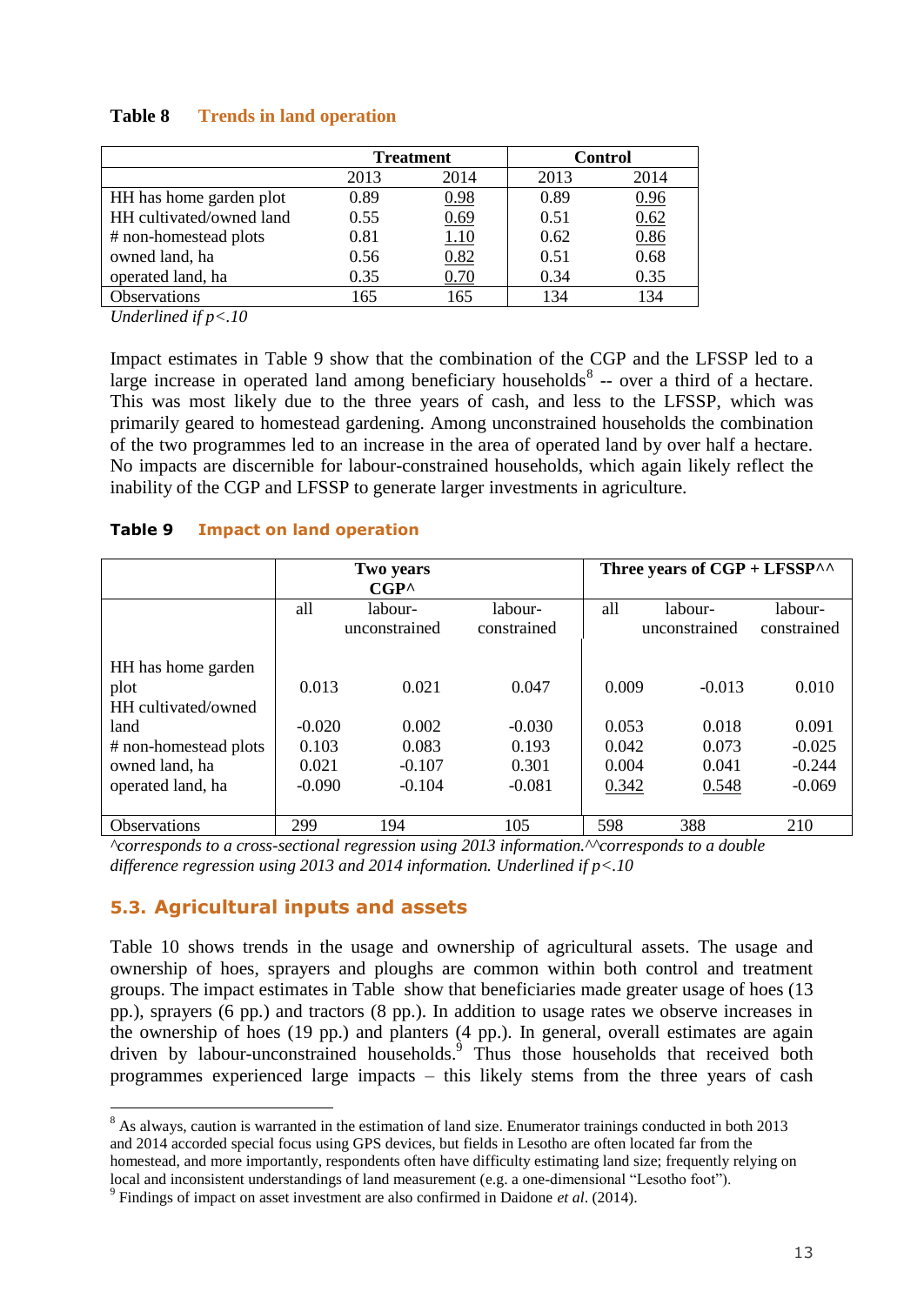transfers, but some of these tools may also have been used in the home garden plot, and are thus a result of the impact of the LFSSP.

|              | <b>Treatment</b> |      | <b>Control</b> |      |
|--------------|------------------|------|----------------|------|
|              | 2013             | 2014 | 2013           | 2014 |
| HH used any  | 0.78             | 0.91 | 0.79           | 0.83 |
| hoe          | 0.75             | 0.88 | 0.74           | 0.75 |
| sprayer      | 0.06             | 0.04 | 0.08           | 0.01 |
| plough       | 0.57             | 0.61 | 0.46           | 0.56 |
| planter      | 0.40             | 0.45 | 0.35           | 0.36 |
| tractor      | 0.18             | 0.21 | 0.19           | 0.15 |
| cultivator   | 0.08             | 0.37 | 0.07           | 0.27 |
| scotch cart  | 0.34             | 0.35 | 0.29           | 0.22 |
| yokes        | 0.55             | 0.61 | 0.46           | 0.56 |
| HH owns any  | 0.72             | 0.87 | 0.75           | 0.84 |
| hoe          | 0.64             | 0.79 | 0.63           | 0.61 |
| sprayer      | 0.01             | 0.01 | 0.01           | 0.01 |
| plough       | 0.18             | 0.17 | 0.15           | 0.12 |
| planter      | 0.06             | 0.08 | 0.08           | 0.07 |
| tractor      | 0.01             | 0.00 | 0.01           | 0.00 |
| cultivator   | 0.00             | 0.10 | 0.01           | 0.05 |
| scotch cart  | 0.12             | 0.11 | 0.08           | 0.07 |
| yokes        | 0.16             | 0.17 | 0.13           | 0.12 |
| Observations | 165              | 165  | 134            | 134  |

#### **Table 10 Trends in agricultural assets**

*Underlined if p<.10*

#### <span id="page-18-0"></span>**Table 11 Impacts on agricultural assets**

|                  |          | Two years of   |             | Three years of $CGP + LFSSP^{\wedge \wedge}$ |              |             |  |
|------------------|----------|----------------|-------------|----------------------------------------------|--------------|-------------|--|
|                  |          | $CGP^{\wedge}$ |             |                                              |              |             |  |
|                  | all      | labour-        | labour-     | all                                          | labour-      | labour-     |  |
|                  |          | unconstrained  | constrained |                                              | unconstraine | constrained |  |
|                  |          |                |             |                                              | d            |             |  |
| HH used any      | $-0.033$ | $-0.058$       | 0.028       | 0.117                                        | 0.134        | 0.066       |  |
| $\ldots$ hoe     | $-0.005$ | $-0.006$       | $-0.005$    | 0.133                                        | 0.157        | 0.071       |  |
| sprayer          | $-0.038$ | $-0.020$       | $-0.095$    | 0.064                                        | 0.036        | 0.118       |  |
| plough           | 0.089    | 0.064          | 0.123       | $-0.029$                                     | $-0.044$     | $-0.012$    |  |
| planter          | $-0.018$ | 0.050          | $-0.125$    | 0.037                                        | 0.060        | $-0.030$    |  |
| $\ldots$ tractor | $-0.018$ | 0.018          | $-0.104$    | 0.082                                        | 0.149        | $-0.057$    |  |
| cultivator       | 0.044    | 0.082          | $-0.028$    | $-0.004$                                     | 0.020        | $-0.011$    |  |
| scotch cart      | 0.003    | 0.065          | $-0.167$    | 0.076                                        | 0.084        | 0.090       |  |
| yokes            | 0.061    | 0.058          | 0.095       | $-0.005$                                     | 0.022        | $-0.119$    |  |
|                  |          |                |             |                                              |              |             |  |
| HH owns any      | $-0.012$ | 0.032          | $-0.112$    | 0.037                                        | 0.020        | 0.040       |  |
| hoe              | $-0.011$ | 0.004          | $-0.054$    | 0.196                                        | 0.208        | 0.135       |  |
| sprayer          | $-0.011$ | $-0.020$       | 0.000       | 0.003                                        | 0.005        | 0.000       |  |
| plough           | 0.027    | $-0.007$       | 0.061       | 0.014                                        | 0.031        | $-0.001$    |  |
| planter          | $-0.034$ | $-0.058$       | 0.036       | 0.047                                        | 0.060        | 0.002       |  |
| tractor          | $-0.006$ | $-0.010$       | 0.000       | 0.006                                        | 0.010        | 0.000       |  |
| cultivator       | $-0.003$ | $-0.007$       | 0.000       | 0.048                                        | 0.057        | 0.067       |  |
| scotch cart      | 0.033    | 0.042          | 0.019       | $-0.019$                                     | $-0.002$     | $-0.069$    |  |
| yokes            | 0.04     | 0.036          | 0.035       | $-0.016$                                     | $-0.009$     | $-0.013$    |  |
| Observations     | 299      | 194            | 105         | 598                                          | 388          | 210         |  |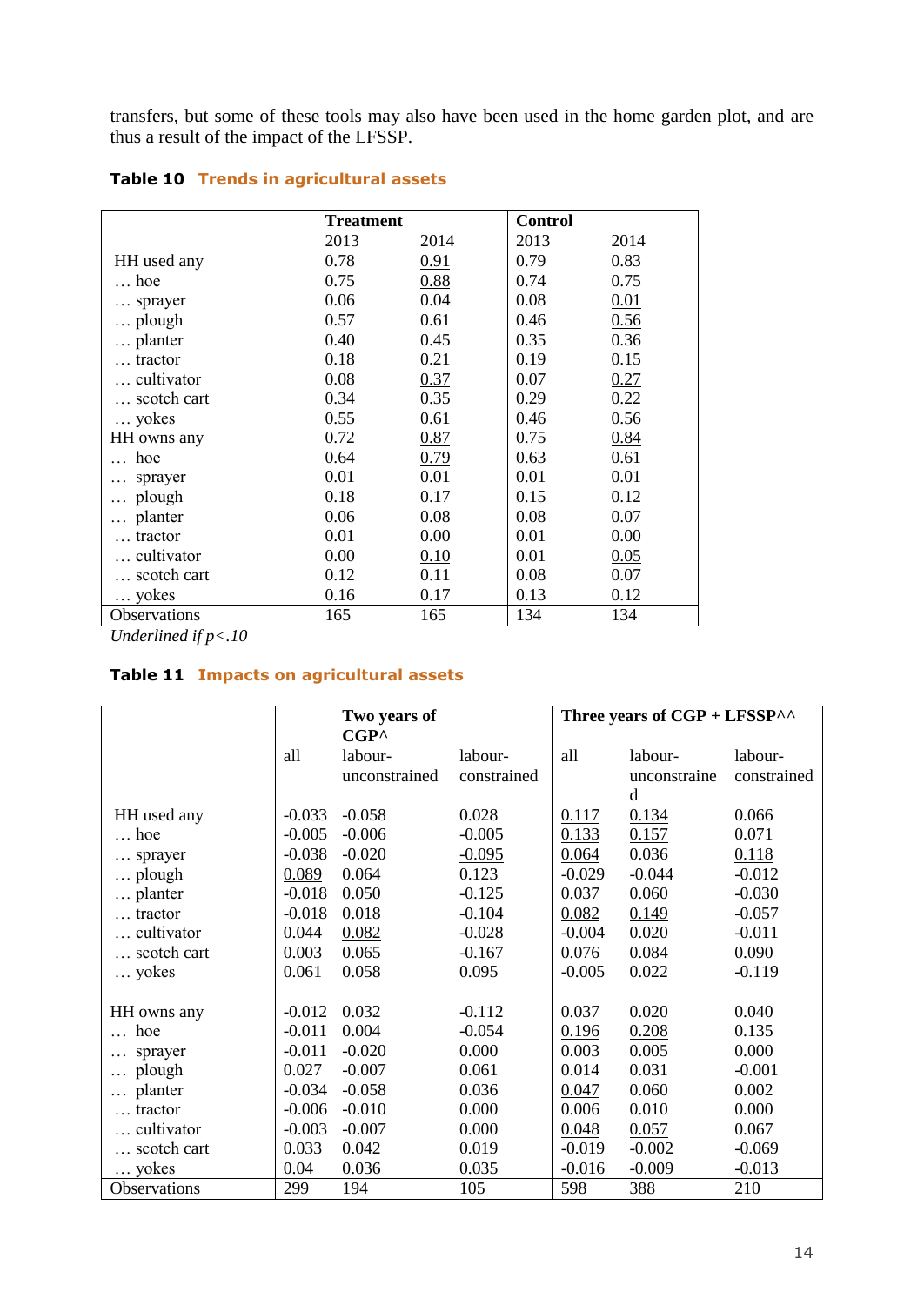#### *^corresponds to a cross-sectional regression using 2013 information. ^^corresponds to a double difference regression using 2013 and 2014 information. Underlined if p<.10*

Overall, we observe strong positive impacts in agricultural assets. The use of any kind of agricultural asset (11pp.) and more specifically of hoes (13 pp.), sprayers (6 pp.) and tractors (8 pp.) increased due to the programmes. Moreover, the ownership of many assets increased as well: hoes, planters and cultivators increased (20 pp., 4.7 pp and 4.8 pp, respectively). While labour-constrained households increased the use of seeds (11pp.) there are few other general impacts on input usage and a notable reduction in pesticide purchases for unconstrained households (Table 12). This result potentially corresponds with findings on the increased use of home-produced pesticides, mentioned above in the homestead gardening results section. Alternatively, Daidone *et al*., 2014 found strong impacts on the increased use of pesticides in 2013, arguing that the CGP allowed households to invest in pesticides in response to an outbreak of army worm and pests  $-$  a shock that has since abated (FAO Lesotho, 2014). Beneficiaries reduced seed purchases (15 pp. reduction), most likely because the LFSSP provided free vegetable seeds. Labour-constrained households reduced the usage (7 pp. reduction) and purchase (5 pp. reduction) of livestock fodder.

|                    |                | Two years of  |             | Three years of $CGP + LFSSP^{\wedge \wedge}$ |               |             |  |
|--------------------|----------------|---------------|-------------|----------------------------------------------|---------------|-------------|--|
|                    | $CGP^{\wedge}$ |               |             |                                              |               |             |  |
|                    | all            | labour-       | labour-     | all                                          | labour-       | labour-     |  |
|                    |                | unconstrained | constrained |                                              | unconstrained | constrained |  |
| Input usage        |                |               |             |                                              |               |             |  |
| seed               | $-0.005$       | 0.041         | $-0.064$    | 0.025                                        | $-0.033$      | 0.114       |  |
| pesticide          | 0.084          | 0.210         | $-0.157$    | $-0.084$                                     | $-0.186$      | 0.189       |  |
| organic fertilizer | 0.020          | 0.044         | $-0.009$    | 0.050                                        | 0.004         | 0.123       |  |
| inorg. fertilizer  | 0.023          | 0.074         | $-0.053$    | 0.006                                        | 0.022         | $-0.014$    |  |
| livestock inputs   | 0.080          | 0.115         | 0.056       | 0.016                                        | 0.004         | $-0.049$    |  |
| feed               | 0.036          | 0.064         | $-0.008$    | 0.025                                        | 0.032         | $-0.002$    |  |
| fodder             | 0.034          | 0.077         | 0.051       | 0.020                                        | $-0.014$      | $-0.070$    |  |
| vet services       | 0.042          | 0.105         | $-0.049$    | $-0.022$                                     | $-0.095$      | 0.071       |  |
| Input purchase     |                |               |             |                                              |               |             |  |
| seed               | 0.117          | 0.189         | $-0.059$    | $-0.149$                                     | $-0.211$      | 0.011       |  |
| pesticide          | 0.010          | 0.094         | $-0.128$    | $-0.033$                                     | $-0.094$      | 0.080       |  |
| organic fertilizer | $-0.016$       | $-0.001$      | $-0.064$    | 0.025                                        | 0.032         | 0.032       |  |
| inorg. fertilizer  | $-0.032$       | 0.006         | $-0.118$    | 0.034                                        | 0.037         | 0.066       |  |
| livestock inputs   | 0.049          | 0.096         | 0.005       | 0.032                                        | 0.020         | 0.027       |  |
| feed               | 0.030          | 0.078         | $-0.044$    | 0.024                                        | 0.021         | 0.025       |  |
| fodder             | 0.017          | 0.020         | 0.023       | $-0.003$                                     | 0.016         | $-0.054$    |  |
| vet services       | 0.040          | 0.090         | $-0.049$    | $-0.009$                                     | $-0.062$      | 0.071       |  |
| Observations       | 299            | 194           | 105         | 598                                          | 388           | 210         |  |

#### **Table 12 Impacts on crop inputs**

*^corresponds to a cross-sectional regression using 2013 information. ^^corresponds to a double difference regression using 2013 and 2014 information. Underlined if p<.10*

#### <span id="page-19-0"></span>**5.4. Livestock**

In terms of livestock (Table 13), roughly 60 percent of the sample owned an animal: households own over 2 chickens and a cow, on average. For non-CGP households there was relatively no change in behaviour surrounding livestock during the study period. In contrast, CGP households increased their ownership of sheep and goats between 2013 and 2014 and engaged in productive activities surrounding the selling of animal by-products.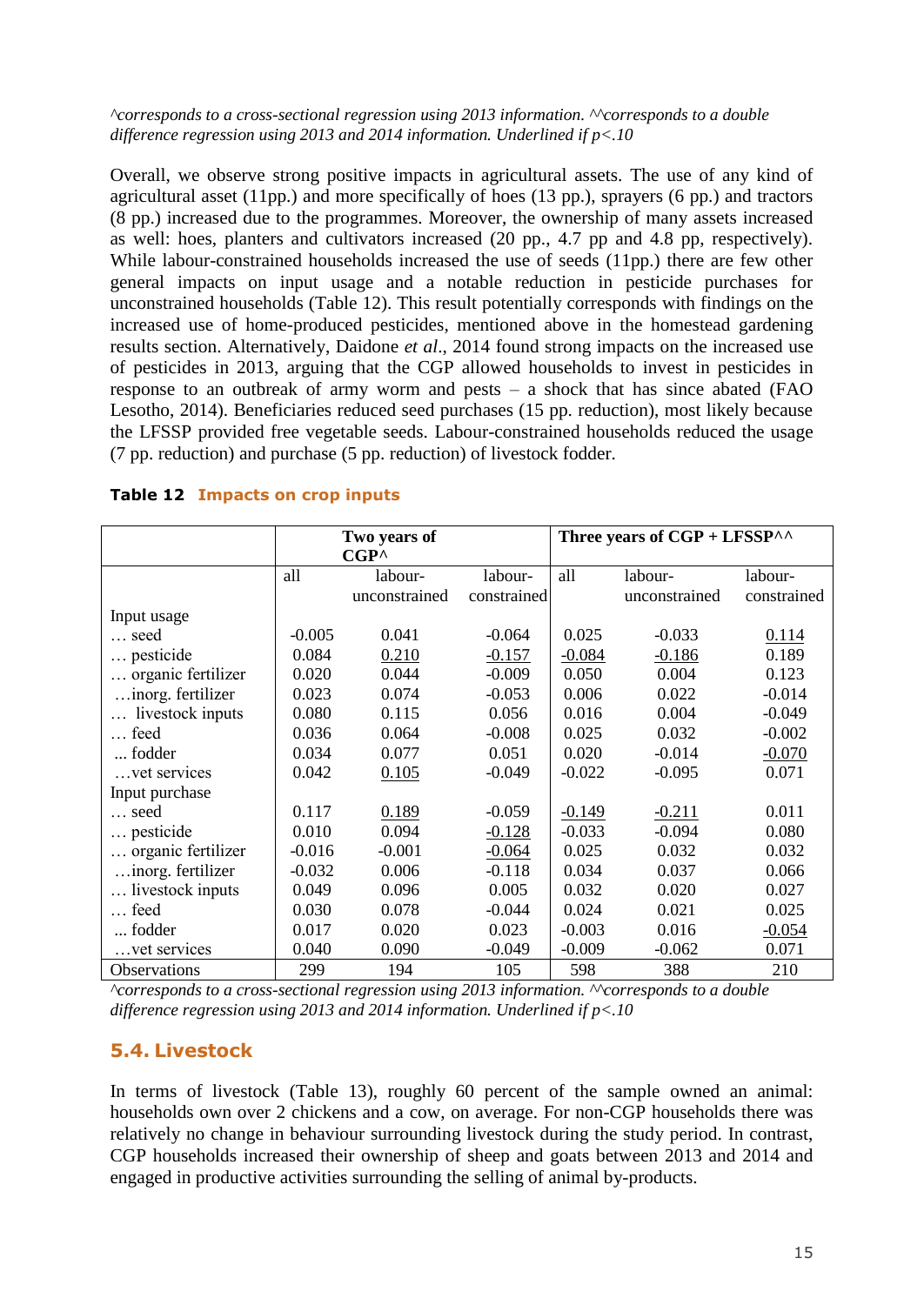Impact estimates in Table 14 reveal that two years of the CGP alone resulted in reductions in animal ownership. The likelihood of owning a goat decreased (5 pp.) and the average number of goats and pigs owned declined. After an additional year and LFSSP, however, labourunconstrained households were more likely to own sheep (6.5 pp.) and owned more (0.4) on average. Smaller and labour-constrained households owned more pigs —about an additional 0.45, on average.

|                   | <b>Treatment</b> |      | <b>Control</b> |      |
|-------------------|------------------|------|----------------|------|
|                   | 2013             | 2014 | 2013           | 2014 |
| HH owns livestock | 0.62             | 0.69 | 0.58           | 0.64 |
| sheep             | 0.08             | 0.12 | 0.08           | 0.09 |
| goats             | 0.05             | 0.06 | 0.10           | 0.08 |
| horse             | 0.03             | 0.04 | 0.04           | 0.05 |
| donkey            | 0.14             | 0.17 | 0.16           | 0.20 |
| chicken           | 0.38             | 0.44 | 0.36           | 0.42 |
| pig               | 0.16             | 0.22 | 0.18           | 0.22 |
| cattle            | 0.35             | 0.36 | 0.30           | 0.28 |
| # sheep           | 0.38             | 0.61 | 0.46           | 0.59 |
| # goats           | 0.20             | 0.44 | 0.62           | 0.59 |
| #horses           | 0.04             | 0.05 | 0.07           | 0.08 |
| #donkeys          | 0.22             | 0.22 | 0.25           | 0.31 |
| # chickens        | 2.46             | 2.84 | 2.47           | 2.22 |
| $# \text{pigs}$   | 0.20             | 0.30 | 0.31           | 0.35 |
| # cattle          | 1.00             | 1.18 | 0.80           | 0.75 |
| livestock market  | 0.15             | 0.16 | 0.13           | 0.09 |
| sold by-products  | 0.02             | 0.07 | 0.04           | 0.06 |
| Observations      | 165              | 165  | 134            | 134  |

#### **Table 13 Trends in livestock**

*Underlined if p<.10*

#### **Table 14 Impacts on livestock ownership**

|                          | Two years of<br>$CGP^{\wedge}$ |               |             | Three years of $CGP + LFSSP^{\wedge \wedge}$ |               |             |
|--------------------------|--------------------------------|---------------|-------------|----------------------------------------------|---------------|-------------|
|                          | all                            | labour-       | labour-     | all                                          | labour-       | labour-     |
|                          |                                | unconstrained | constrained |                                              | unconstrained | constrained |
| <b>HH</b> owns livestock | 0.058                          | 0.059         | 0.045       | $-0.001$                                     | 0.006         | 0.008       |
| sheep                    | 0.013                          | 0.002         | 0.016       | 0.027                                        | 0.065         | $-0.046$    |
| goats                    | $-0.056$                       | $-0.077$      | $-0.018$    | 0.026                                        | 0.048         | $-0.030$    |
| chicken                  | $-0.012$                       | $-0.036$      | $-0.054$    | 0.025                                        | 0.070         | 0.018       |
| pig                      | $-0.029$                       | $-0.026$      | $-0.049$    | 0.034                                        | 0.054         | 0.003       |
| cattle                   | 0.076                          | 0.059         | 0.080       | 0.022                                        | 0.016         | $-0.010$    |
| # sheep                  | $-0.006$                       | 0.015         | $-0.018$    | 0.161                                        | 0.402         | $-0.356$    |
| $#$ goats                | $-0.398$                       | $-0.632$      | $-0.018$    | 0.241                                        | 0.423         | $-0.091$    |
| # chicken                | $-0.171$                       | $-0.017$      | $-0.953$    | 0.532                                        | 0.267         | 1.124       |
| $#$ pig                  | $-0.135$                       | $-0.063$      | $-0.350$    | 0.107                                        | 0.013         | 0.448       |
| $#$ cattle               | 0.294                          | 0.387         | 0.084       | 0.112                                        | 0.096         | $-0.152$    |
| <b>Observations</b>      | 299                            | 194           | 105         | 598                                          | 388           | 210         |

*^corresponds to a cross-sectional regression using 2013 information. ^^corresponds to a double difference regression using 2013 and 2014 information. Underlined if p<.10*

Daidone *et al.*, (2014) found limited impacts on livestock investments. One notable exception was an overall (and small) increase in the ownership and purchase of pigs. A re-analysis of that data, using data from 2011 looking only at Leribe district, however confirms general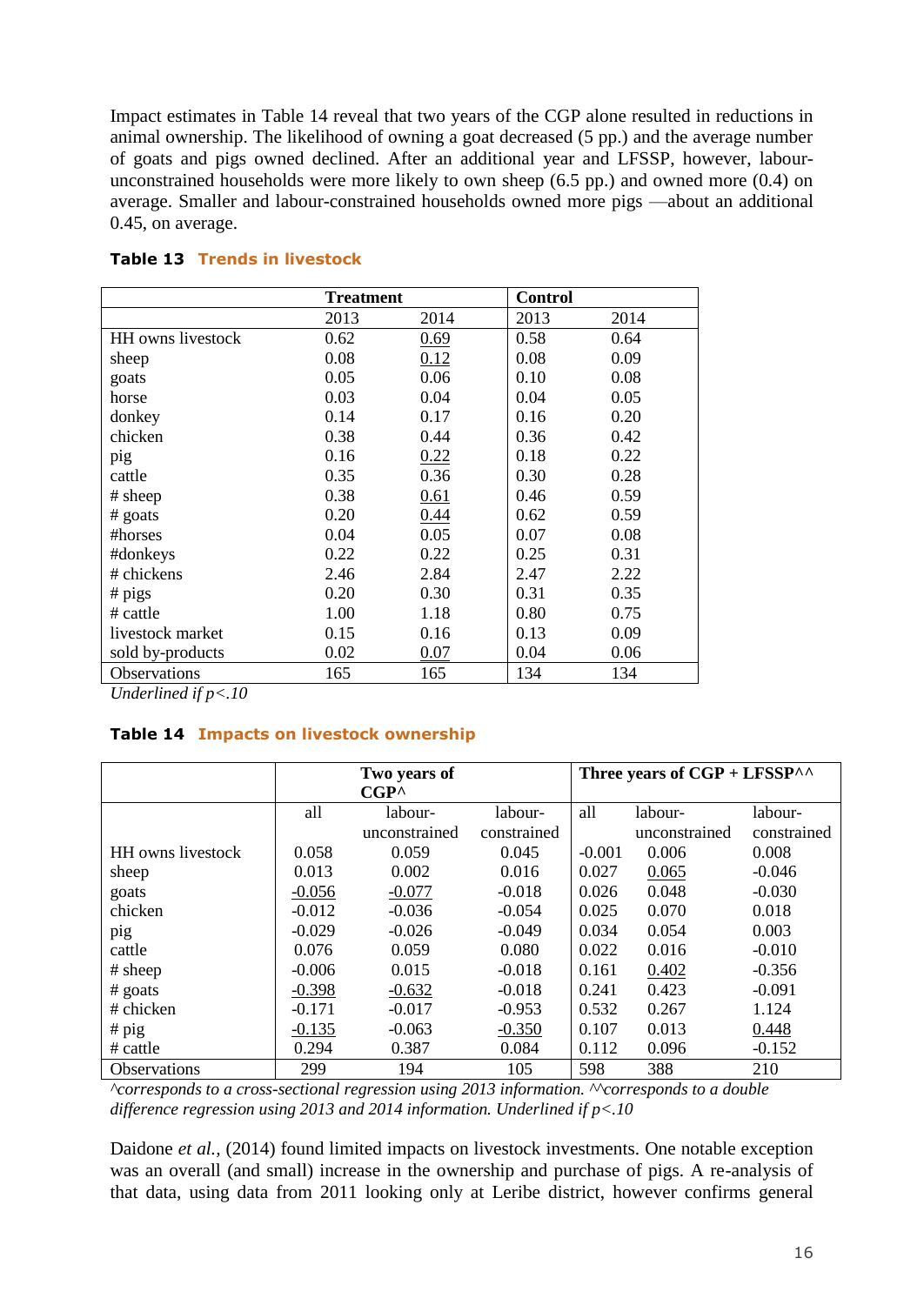livestock disinvestment similar to that observed in Table 14. In other words, the small impact on pigs from two years of CGP was driven by household investment in other areas of the country. A plausible explanation for this is that roughly 64 percent of communities reported livestock deaths in 2013 in Litjotjela and Malaoaneng (results not shown). By 2014 this had dropped to 7 percent, suggesting that some animal disease afflicting Leribe district in 2013 contributed to the observed disinvestment in livestock.

Overall, Daidone *et al.* (2014) observed significant decreases in the purchase of feed and fodder, although a potential explanation given suggests that beneficiaries substituted fodder from increased maize harvests. On more common ground, Daidone *et al*. (2014) notes that impacts occurred to a much greater degree in crop production versus livestock. One potential explanation for this may be related to a Food Emergency Grant which was disbursed to CGP households in response to poor harvests in 2012. That short-term programme encouraged beneficiaries to increase crop harvests through the provision of a top-up (LSL 400) to the CGP funded by DFID through UNICEF. In combination with a looming food security crisis it is conceivable beneficiary households were nudged towards crop production over livestock investment, but able to re-invest over time.

#### <span id="page-21-0"></span>**5.5. Consumption**

Given positive impacts observed on homestead gardening production and investment in agriculture it is natural to expect an increase in the consumption of home produced vegetables. Table 15, which shows results on home-produced food consumed by the household, indicates this was indeed the case.

|                     | Two years of |                | Three years of $CGP + LFSSP^{\wedge \wedge}$ |          |               |             |
|---------------------|--------------|----------------|----------------------------------------------|----------|---------------|-------------|
|                     |              | $CGP^{\wedge}$ |                                              |          |               |             |
|                     | all          | labour-        | labour-                                      | all      | labour-       | labour-     |
|                     |              | unconstrained  | constrained                                  |          | unconstrained | constrained |
| cereal              | $-0.037$     | 0.011          | 0.034                                        | 0.072    | 0.080         | $-0.145$    |
| meat                | $-0.005$     | 0.040          | $-0.067$                                     | 0.064    | 0.018         | 0.101       |
| dairy goods         | $-0.035$     | $-0.068$       | $-0.022$                                     | 0.072    | 0.075         | 0.071       |
| fats                | $-0.021$     | $-0.003$       | $-0.066$                                     | 0.020    | $-0.007$      | 0.082       |
| vegetables          | $-0.066$     | $-0.037$       | $-0.084$                                     | 0.155    | 0.178         | 0.173       |
| other foods         | 0.028        | 0.030          | 0.029                                        | $-0.002$ | 0.001         | $-0.035$    |
| <b>Observations</b> | 299          | 194            | 105                                          | 598      | 388           | 210         |

#### **Table 15 Consumption from own-production in last seven days**

*^corresponds to a cross-sectional regression using 2013 information. ^^corresponds to a double difference regression using 2013 and 2014 information. Underlined if p<.10.*

Here again, two years of the CGP alone had little to no impact on the own-consumption of farm production. With the introduction of LFSSP and the extra year of transfers, however, households receiving cash consumed more home-produced meat (6 pp.), dairy goods (7 pp.) and vegetables (15 pp.). In looking at impacts among the different types of households it is interesting to note that the statistical significance accorded to vegetable consumption is driven by unconstrained households (which while positive for constrained households, is not significant). Why would there be an impact on vegetable consumption among unconstrained households when we observed generally negative impacts on homestead gardening? One potential explanation for this is that this group has sufficiently secured the benefits of smallscale homestead vegetable gardening, and is perhaps more apt to engage in larger-scale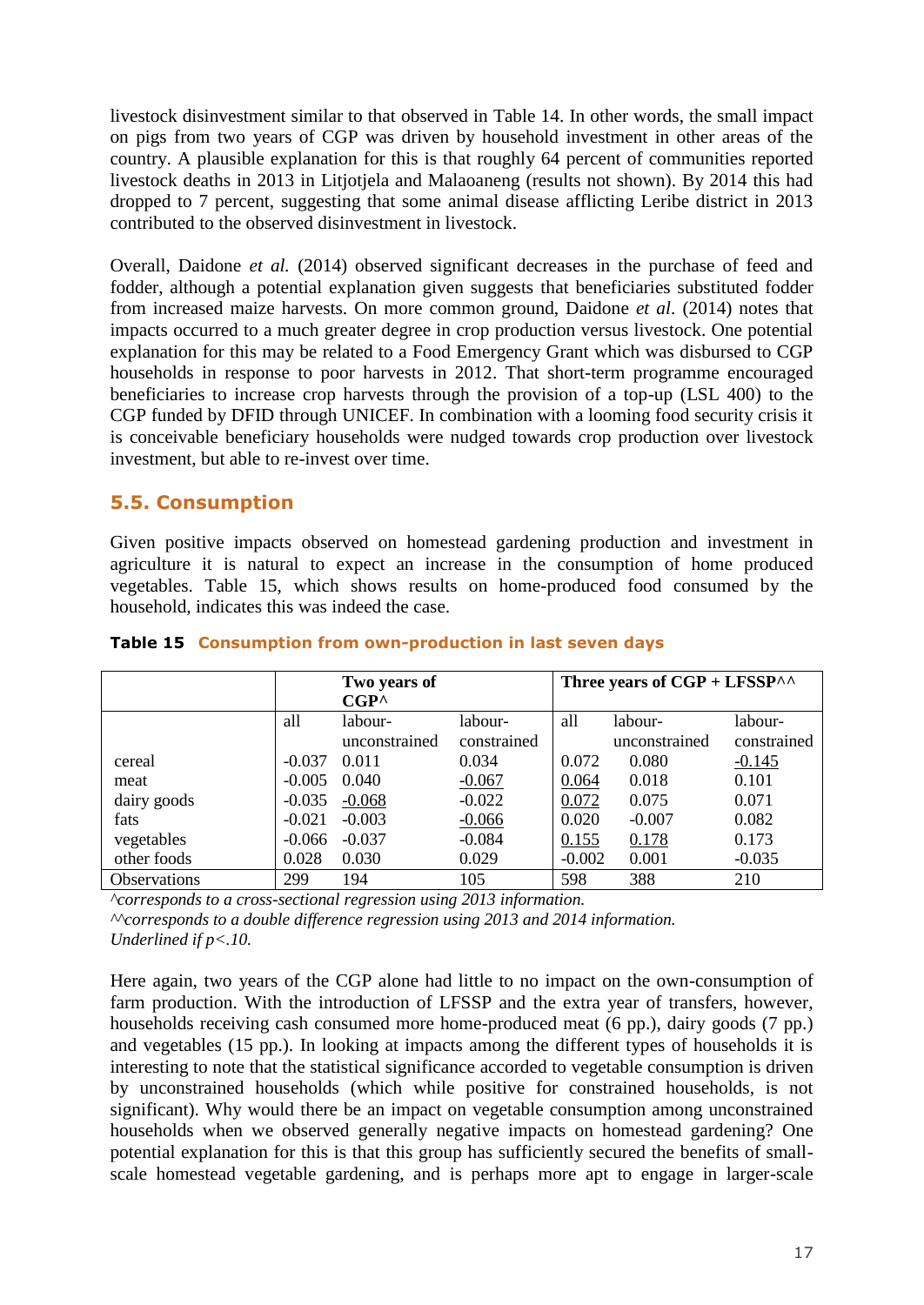agricultural operations. This possibility also corroborates with earlier home garden plot findings suggesting unconstrained families do not expand because there is no perceived need.

Two years of the CGP resulted in increased food purchases, especially for the unconstrained. Interestingly one year later with the LFSSP there was no change among the unconstrained but reductions in purchases (notably vegetables) for the constrained (Table 16). Presumably they were purchasing less and producing more.

|                     |       | Two years of<br>$CGP^{\wedge}$ |             |          | Three years of $CGP + LFSSP^{\wedge \wedge}$ |             |
|---------------------|-------|--------------------------------|-------------|----------|----------------------------------------------|-------------|
|                     | all   | labour-                        | labour-     | all      | labour-                                      | labour-     |
|                     |       | unconstrained                  | constrained |          | unconstrained                                | constrained |
| cereal              | 0.068 | 0.078                          | 0.035       | 0.028    | 0.052                                        | 0.026       |
| meat                | 0.123 | 0.150                          | 0.165       | $-0.006$ | $-0.068$                                     | $-0.024$    |
| dairy goods         | 0.087 | 0.098                          | 0.080       | 0.042    | 0.049                                        | 0.019       |
| fats                | 0.092 | 0.134                          | 0.124       | $-0.054$ | $-0.077$                                     | $-0.115$    |
| vegetables          | 0.150 | 0.137                          | 0.249       | $-0.061$ | $-0.025$                                     | $-0.286$    |
| other foods         | 0.025 | 0.021                          | 0.027       | $-0.014$ | $-0.004$                                     | $-0.054$    |
| <b>Observations</b> | 299   | 194                            | 105         | 598      | 388                                          | 210         |

#### **Table 16 Consumption from purchases in last seven days**

*^corresponds to a cross-sectional regression using 2013 information. ^^corresponds to a double difference regression using 2013 and 2014 information. Underlined if p<.10.*

#### <span id="page-22-0"></span>**5.6. Labour allocation**

The extent to which a household has available labour is likely to condition the potential for cash transfer and homestead gardening impacts. If labour is available and under-utilized due to liquidity or knowledge constraints, an increase in work participation would be expected for less labour-constrained households.

Conversely, households with tighter labour constraints may be less responsive (or reduce labour supply) in their work participation if members are not fit to work. Furthermore, household labour supply is likely to vary over the course of the year. The overall impact of the CGP on individual labour supply depends on the nature and location of the activity in question, as well as the gender and age of the household member.

To assess the impact household on labour supply information was collected covering two time periods: the last year and the last seven days. The former captured information on the number months an individual was engaged in a particular activity, and the latter captured hours and days in that activity.

We analyse data at household level, and aggregate labour indicators, which are displayed in [Table 1](#page-23-0)7. The most striking result to emerge here is a strong and significant impact of 15 percentage point increase in the proportion of households allocating labour to crop farming – a result driven by labour-constrained households. There appears to be a substitution of labour allocation from wage labour (10 pp. reduction) to on-farm activities. Given average baseline values of around 60 percent, this corresponds to a 25 percent increase in at least one member of a beneficiary household spending time on own-farm. The single-difference estimate in the first panel again suggests that this shift to on own-farm did not occur with only two years of the CGP benefits alone.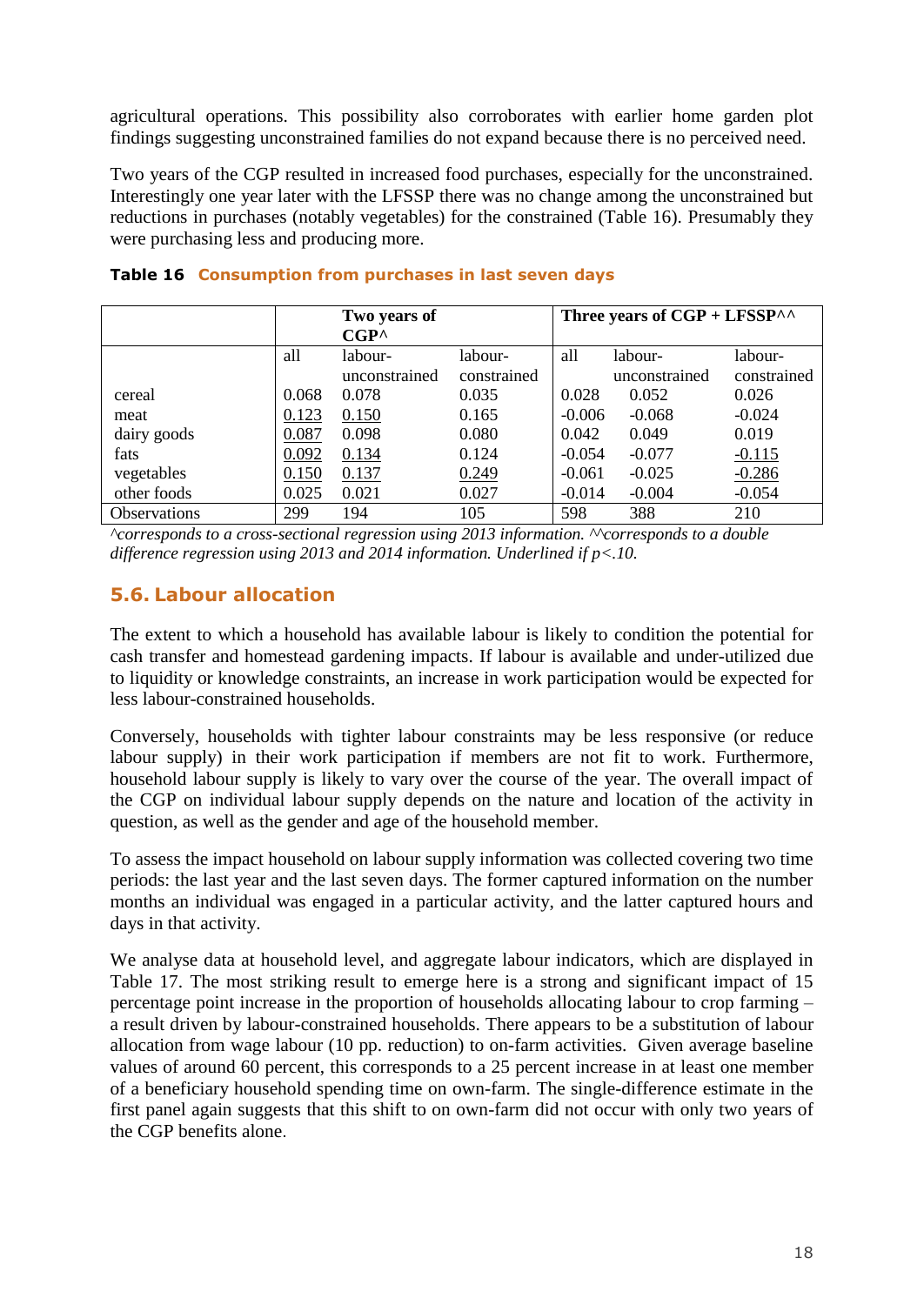|                      |          | Two years of<br>$CGP^{\wedge}$ |             |          | Three years of $CGP + LFSSP^{\wedge \wedge}$ |             |
|----------------------|----------|--------------------------------|-------------|----------|----------------------------------------------|-------------|
|                      | all      | labour-                        | labour-     | all      | labour-                                      | labour-     |
|                      |          | unconstrained                  | constrained |          | unconstrained                                | constrained |
| any $(12$ months)    | 0.020    | 0.013                          | 0.021       | $-0.016$ | $-0.004$                                     | $-0.021$    |
| NFE (12 months)      | 0.025    | 0.065                          | $-0.015$    | $-0.045$ | $-0.084$                                     | $-0.025$    |
| own-crop (12 months) | $-0.120$ | $-0.100$                       | $-0.186$    | 0.152    | 0.056                                        | 0.333       |
| own-livestock (12)   | 0.023    | $-0.002$                       | 0.038       | $-0.034$ | 0.021                                        | $-0.112$    |
| wage $(12$ months)   | 0.039    | 0.004                          | 0.151       | $-0.108$ | $-0.086$                                     | $-0.224$    |
| any (7 days)         | $-0.015$ | $-0.059$                       | 0.124       | 0.023    | $-0.012$                                     | 0.027       |
| NFE (7 days)         | 0.006    | 0.017                          | $-0.007$    | $-0.052$ | $-0.062$                                     | $-0.043$    |
| own-farm (7 days)    | 0.035    | 0.029                          | 0.074       | 0.051    | 0.043                                        | 0.054       |
| wage (7 days)        | 0.018    | 0.018                          | 0.032       | 0.025    | $-0.039$                                     | 0.174       |
| permanent            | 0.049    | 0.080                          | 0.016       | $-0.055$ | $-0.044$                                     | $-0.087$    |
| temporary            | 0.055    | 0.006                          | 0.143       | $-0.023$ | 0.044                                        | $-0.172$    |
| occasional           | $-0.029$ | $-0.011$                       | $-0.010$    | 0.004    | $-0.050$                                     | 0.023       |
| <b>Observations</b>  | 299      | 194                            | 105         | 598      | 388                                          | 210         |

#### <span id="page-23-0"></span>**Table 17 Impacts on labour supply**

*^corresponds to a cross-sectional regression using 2013 information. ^^corresponds to a double difference regression using 2013 and 2014 information. Underlined if p<.10.*

In contrasting the two panels in the table above we see a decrease among labour-constrained families in own-crop activities (19 pp. reduction) and an increase in temporary jobs (14 pp.). In line with previous findings, additional resources provided by the CGP and LFSSP reversed this impact by 2014. Own-crop activities increased (33 pp.) for the labour unconstrained and temporary wage work decreased (22 pp. and 17 pp. reductions, respectively). A shift from occasional agricultural wage labour to own-farm would be considered welfare enhancing.

To gain some insight into the individual labour dimensions of agriculture and social protection programmes Table 18 and Table 19 show summary descriptive statistics for females and males respectively present in the 2013 and 2014 waves of the study. We split the sample at 13 years of age. This is the scheduled age for completing primary school which is  $$ at least technically – free and compulsory in Lesotho. Additionally, the legal age for employment is 15. Taken together, the break-off provides an intuitive basis for examining labour market choices of children benefitting from the CGP.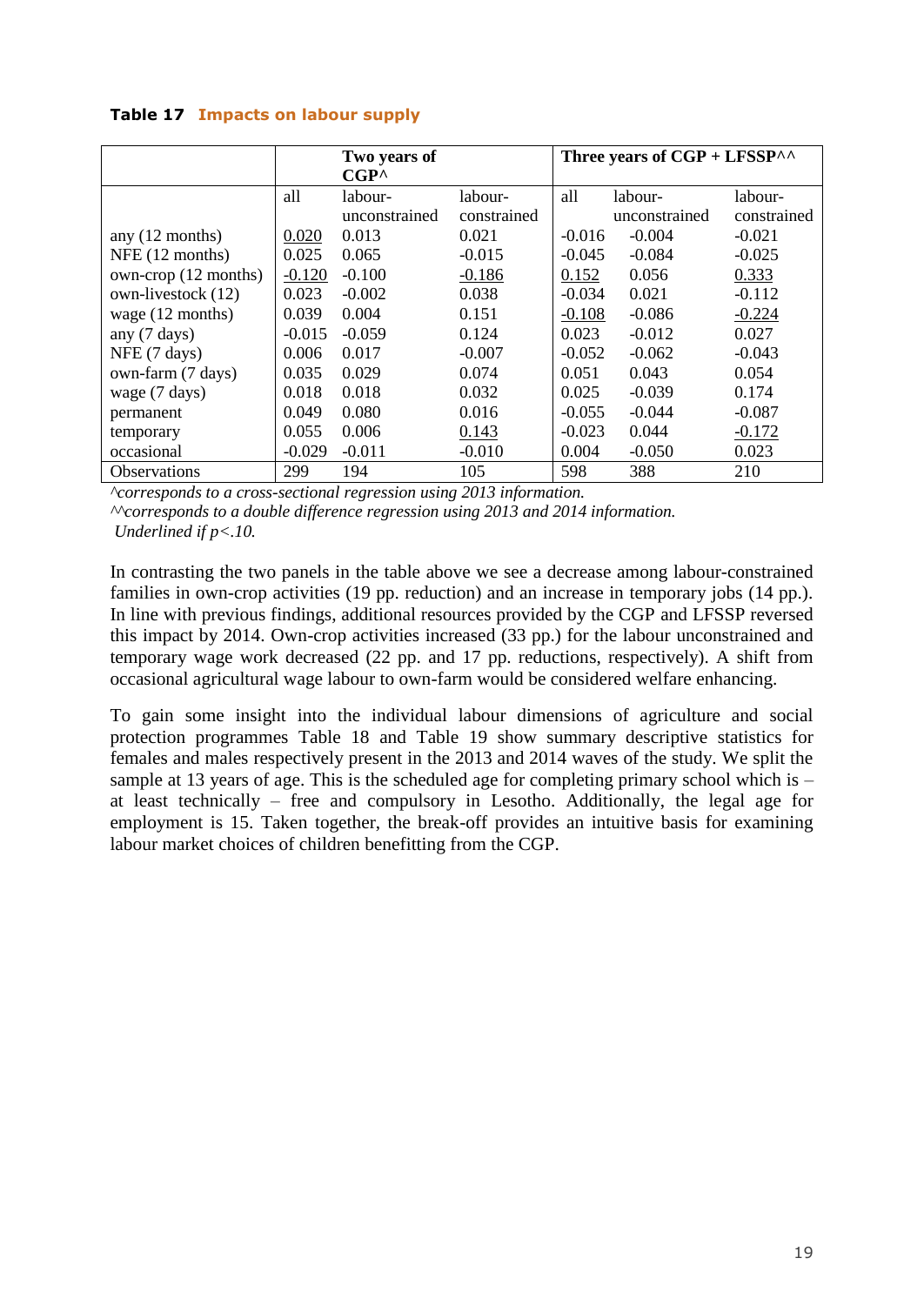|                                     | <b>Treatment</b> |      | <b>Control</b> |         |
|-------------------------------------|------------------|------|----------------|---------|
|                                     | 2013             | 2014 | 2013           | 2014    |
|                                     |                  |      |                |         |
| Females (ages $<$ 14)               |                  |      |                |         |
| own non-farm business activities    | 0.00             | 0.03 | 0.01           | 0.02    |
| own-crop production activities      | 0.11             | 0.38 | 0.21           | 0.35    |
| own-livestock production activities | 0.03             | 0.07 | 0.17           | 0.07    |
| any own-agriculture activities      | 0.24             | 0.69 | 0.47           | 0.49    |
| Females (ages < $14 > 18$ )         |                  |      |                |         |
| own non-farm business activities    | 0.02             | 0.02 | 0.03           | 0.13    |
| own-crop production activities      | 0.20             | 0.63 | 0.29           | 0.55    |
| own-livestock production activities | 0.02             | 0.05 | 0.10           | 0.03    |
| any own-agriculture activities      | 0.46             | 0.78 | 0.52           | 0.74    |
|                                     |                  |      |                |         |
| Females (ages > $17 \< 60$ )        |                  |      |                |         |
| own non-farm business activities    | 0.11             | 0.14 | 0.12           | 0.22    |
| own-crop production activities      | 0.40             | 0.57 | 0.50           | 0.57    |
| own-livestock production activities | 0.05             | 0.03 | 0.01           | 0.01    |
| Any-own agriculture activities      | 0.75             | 0.92 | 0.70           | 0.83    |
| Females (ages>59)                   |                  |      |                |         |
| own non-farm business activities    | 0.19             | 0.22 | 0.07           | 0.17    |
| own-crop production activities      | 0.50             | 0.35 | 0.50           | 0.28    |
| own-livestock production activities | 0.06             | 0.00 | 0.07           | 0.00    |
| any own-agriculture activities      | 0.91             | 0.94 | 0.82           | 0.85    |
|                                     |                  |      |                |         |
| Observations                        | 988              | 988  | 1 1 1 6        | 1 1 1 6 |

#### **Table 18 Trends in labour with CGP and LFSSP, females**

**Note:** one category not included is the simultaneous involvement in livestock and crop production. Results are not shown for simplicity but can be seen as the difference between any own agriculture and the sum of crop only and livestock only participation.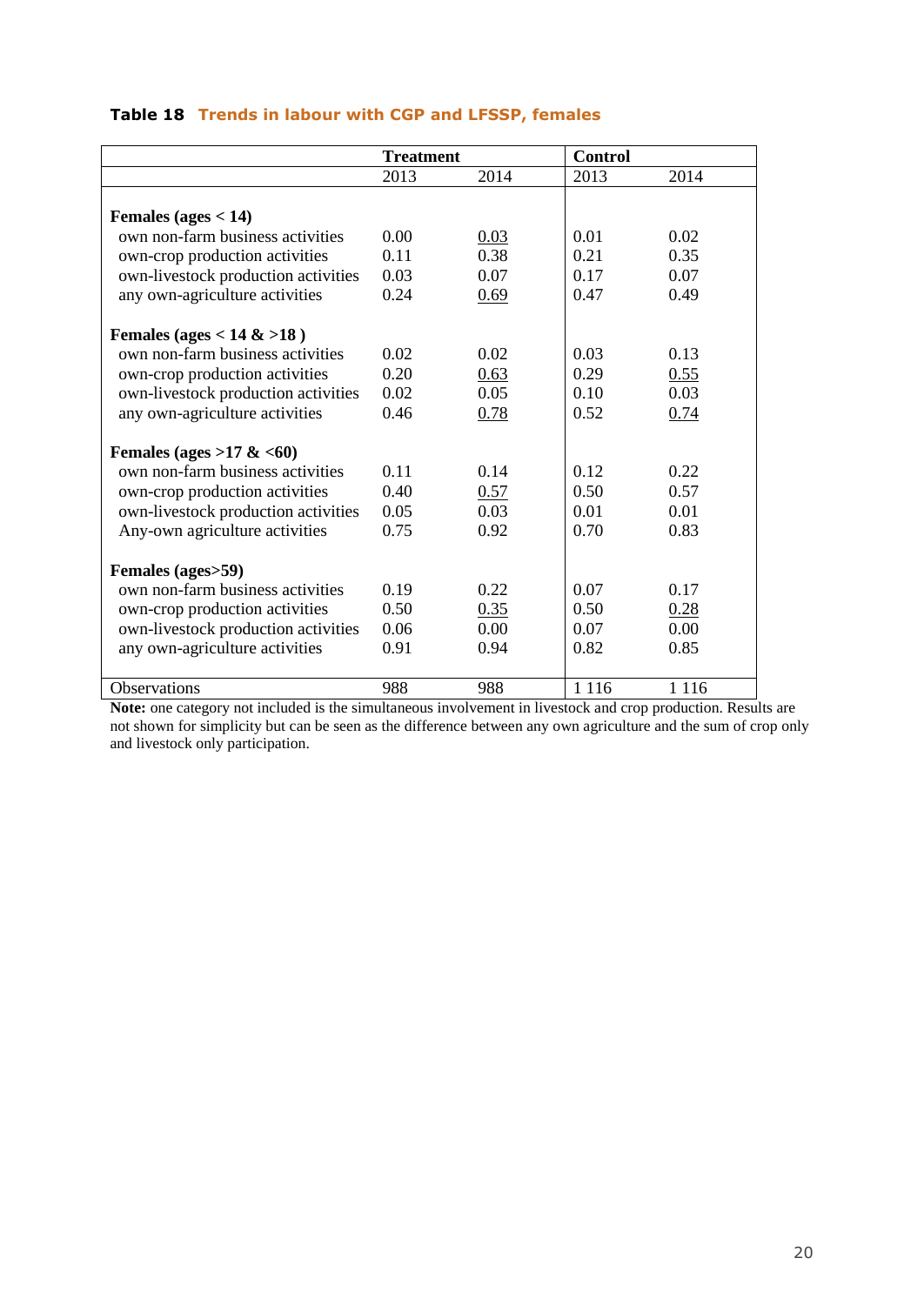|                                     | <b>Treatment</b> |      | <b>Control</b> |         |
|-------------------------------------|------------------|------|----------------|---------|
|                                     | 2013             | 2014 | 2013           | 2014    |
|                                     |                  |      |                |         |
| Males (ages $<$ 14)                 |                  |      |                |         |
| own non-farm business activities    | 0.01             | 0.03 | 0.01           | 0.05    |
| own-crop production activities      | 0.07             | 0.31 | 0.21           | 0.21    |
| ownlivestock production activities  | 0.19             | 0.11 | 0.17           | 0.19    |
| any own-agriculture activities      | 0.41             | 0.74 | 0.47           | 0.68    |
|                                     |                  |      |                |         |
| Males (ages < $14 > 18$ )           |                  |      |                |         |
| own non-farm business activities    | 0.02             | 0.04 | 0.04           | 0.11    |
| own-crop production activities      | 0.27             | 0.39 | 0.20           | 0.18    |
| own-livestock production activities | 0.14             | 0.14 | 0.24           | 0.04    |
| any own-agriculture activities      | 0.73             | 0.98 | 0.64           | 0.84    |
|                                     |                  |      |                |         |
| Males (ages > 17 & $<60$ )          |                  |      |                |         |
| own non-farm business activities    | 0.02             | 0.10 | 0.07           | 0.12    |
| own-crop production activities      | 0.24             | 0.28 | 0.30           | 0.33    |
| own-livestock production activities | 0.15             | 0.07 | 0.12           | 0.02    |
| any own-agriculture activities      | 0.83             | 0.88 | 0.73           | 0.84    |
|                                     |                  |      |                |         |
| Males (ages>59)                     |                  |      |                |         |
| own non-farm business activities    | 0.05             | 0.00 | 0.13           | 0.00    |
| own-crop production activities      | 0.19             | 0.29 | 0.27           | 0.20    |
| own-livestock production activities | 0.05             | 0.05 | 0.13           | 0.13    |
| any own-agriculture activities      | 0.67             | 0.76 | 0.80           | 0.93    |
|                                     |                  |      |                |         |
| <b>Observations</b>                 | 988              | 988  | 1 1 1 6        | 1 1 1 6 |

#### **Table 19 Trends in labour with CGP and LFSSP, males**

**Note:** one category not included is the simultaneous involvement in livestock and crop production. Results are not shown for simplicity but can be seen as the difference between any own agriculture and the sum of crop only and livestock only participation.

The most notable feature to emerge from glancing at the tables is the large increase in work activities undertaken by females, and especially younger children (notably young girls). In 2013, 24 percent of young girls were engaged in own-agricultural activities. In 2014, that figure spiked to close to 70 percent in treatment households and just under 50 percent in control households.

Were these changes due to the CGP and LFSSP? Table 20 and Table 21 present results from individual level regression analysis. We note a 25 pp. increase in the probability of spending time in own-farm activities for younger girls; whereas elderly men reduce their participation in crop activities (0.34 pp. reduction). While no overall impacts were observed with respect to a household's operation of non-farm enterprise, younger girls and older boys nevertheless increased the time spent assisting in their operation – both in terms of hours worked  $(0.14)$ and days worked (0.10 for girls) the week prior to the survey.

These findings present potential conundrums considering social protection objectives. The increase in time spent working for younger children is not necessarily negative; it depends on how it is balanced with school-related activities and domestic chores. It is also worth pointing out that the survey rounds correspond to the winter season in Lesotho, which is in some cases aligned with winter school holidays and represents the end of harvest for most of the main crops.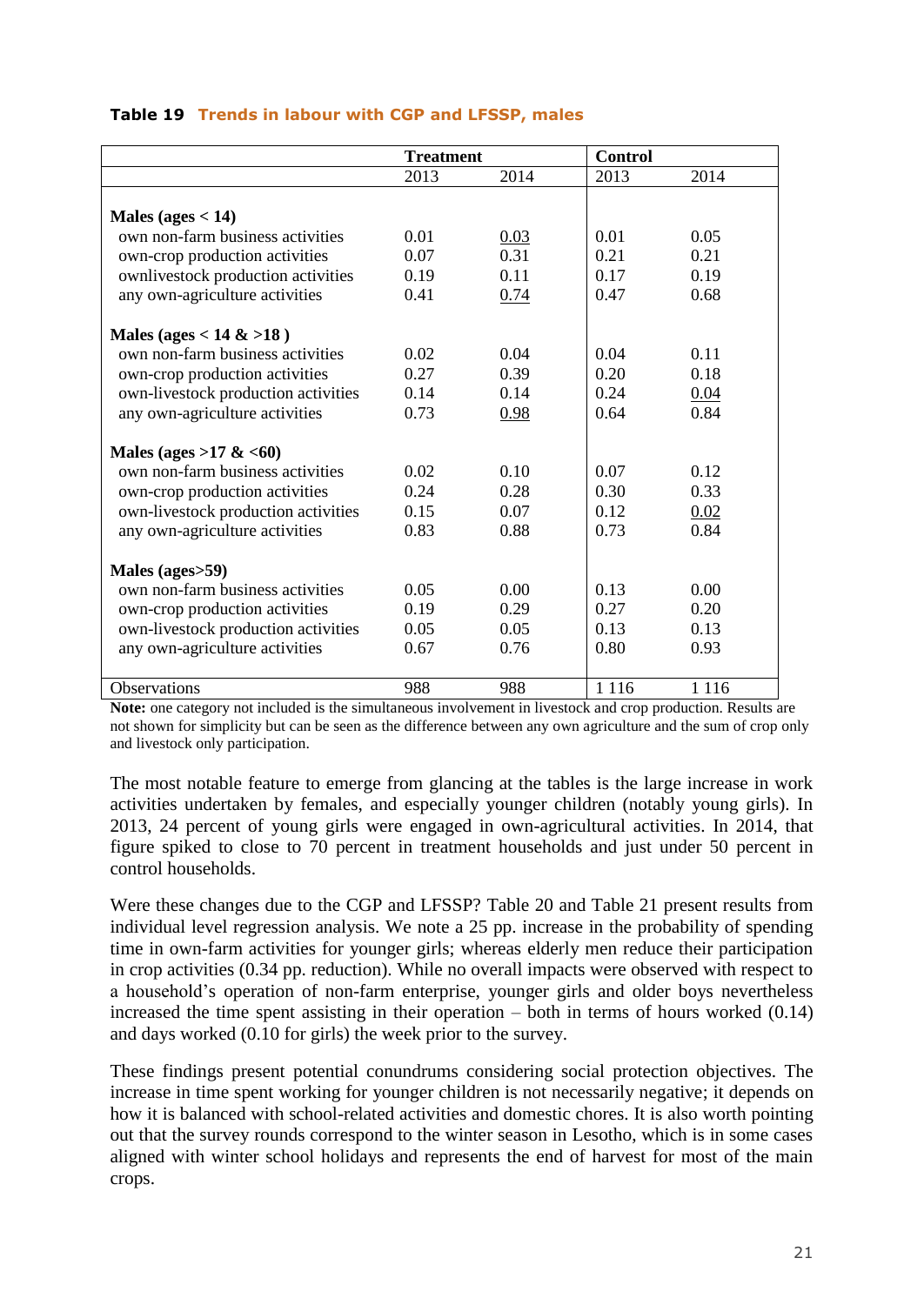Unfortunately data limitations prohibit a more complete understanding of the implied timeuse substitution these impacts are having on younger girls. Future planned evaluations of the CGP through the collection of more complete information on time use may prove useful in drawing policy recommendations.

|                           | <b>Young boys</b> | <b>Older boys</b> | Young girls | Older girls |
|---------------------------|-------------------|-------------------|-------------|-------------|
| any (12 months)           |                   |                   |             |             |
|                           | 0.032             | $-0.068$          | 0.232       | 0.048       |
| NFE (12 months)           | $-0.002$          | $-0.09$           | 0.021       | $-0.097$    |
| own-crop (12 months)      | 0.156             | 0.12              | 0.143       | 0.184       |
| own-livestock (12 months) | $-0.064$          | 0.162             | 0.043       | 0.031       |
| own-agricultural (12)     | 0.094             | 0.066             | 0.255       | 0.128       |
| wage (12 months)          | $-0.057$          | $-0.189$          | 0.024       | $-0.044$    |
| any (7days)               | $-0.101$          | $-0.07$           | 0.055       | 0.093       |
| NFE (7 days)              | 0.009             | 0.035             | 0.023       | $-0.053$    |
| own farm (7 days)         | $-0.089$          | 0.051             | 0.01        | 0.103       |
| wage (7 days)             | 0.007             | $-0.181$          | 0.021       | 0.043       |
| Hours worked last week    |                   |                   |             |             |
| any (7 days)              | $-0.059$          | $-10.187$         | 1.493       | 4.567       |
| NFE (7 days)              | $-0.231$          | 0.14              | 0.138       | $-0.528$    |
| own farm (7 days)         | $-0.005$          | $-2.684$          | 0.843       | 1.412       |
| wage (7 days)             | 0.178             | $-7.643$          | 0.512       | 3.682       |
| Days worked last week     |                   |                   |             |             |
| any (7 days)              | $-0.641$          | $-0.102$          | 0.089       | 0.082       |
| NFE (7 days)              | $-0.066$          | 0.045             | 0.104       | $-0.106$    |
| own farm (7 days)         | $-0.567$          | $-0.147$          | $-0.014$    | 0.187       |
| permanent job             | $\overline{0}$    | $-0.009$          | $-0.016$    | $-0.001$    |
| temporary job             | 0.011             | $-0.071$          | $\theta$    | 0.004       |
| occasional job            | $-0.068$          | $-0.108$          | 0.041       | $-0.047$    |
| Observations              | 356               | 188               | 346         | 144         |

#### **Table 20 Impact on individual labour supply for children**

**Note:** NFE = non-farm enterprises.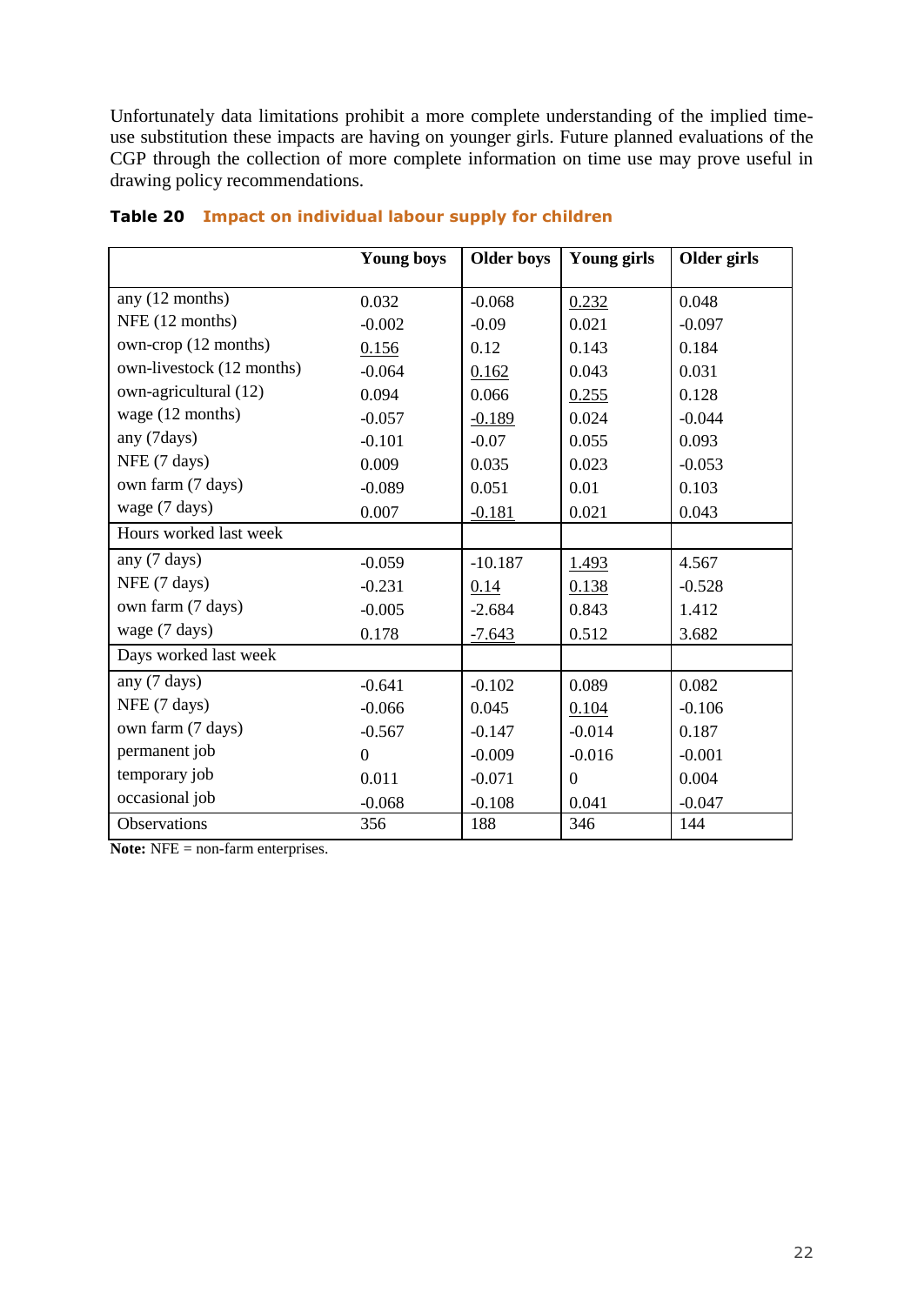|                              | <b>Adult</b> men | <b>Elderly</b><br>men | <b>Adult</b><br>women | <b>Elderly</b><br>women |
|------------------------------|------------------|-----------------------|-----------------------|-------------------------|
| any (12 months)              | 0.019            | $-0.029$              | $-0.018$              | 0.05                    |
| NFE (12 months)              | 0.011            | 0.016                 | $-0.082$              | $-0.116$                |
| own-crop (12 months)         | 0.061            | $-0.143$              | 0.098                 | 0.086                   |
| own-livestock (12 months)    | $-0.02$          | $-0.02$               | $-0.031$              | $-0.026$                |
| own-agricultural (12 months) | $-0.067$         | $-0.343$              | 0.072                 | 0.031                   |
| wage (12 months)             | $-0.006$         | 0.059                 | 0.016                 | 0.103                   |
| any (7days)                  | 0.106            | $-0.311$              | $-0.097$              | 0.005                   |
| NFE (7 days)                 | $-0.004$         | 0.045                 | $-0.03$               | $-0.091$                |
| own farm (7 days)            | $-0.087$         | $-0.312$              | $-0.111$              | $-0.088$                |
| wage (7 days)                | 0.148            | $-0.021$              | 0.017                 | 0.122                   |
| Hours worked last week       |                  |                       |                       |                         |
| any (7 days)                 | 3.892            | $-14.136$             | $-1.838$              | 2.012                   |
| NFE (7 days)                 | $-1.157$         | 0.373                 | $-1.089$              | $-2.097$                |
| own farm (7 days)            | $-2.197$         | $-19.271$             | $-0.331$              | $-0.923$                |
| wage (7 days)                | 7.247            | 4.762                 | $-0.418$              | 5.031                   |
| Days worked last week        |                  |                       |                       |                         |
| any (7 days)                 | $-0.464$         | $-2.581$              | $-0.783$              | $-0.611$                |
| NFE (7 days)                 | $-0.04$          | 0.241                 | $-0.236$              | $-0.392$                |
| own farm (7 days)            | $-0.361$         | $-2.807$              | $-0.635$              | $-0.431$                |
| permanent job                | 0.069            | 0.168                 | $-0.061$              | 0.019                   |
| temporary job                | $-0.025$         | $-0.065$              | 0.021                 | $-0.035$                |
| occasional job               | $-0.05$          | $-0.044$              | 0.055                 | 0.119                   |
| Observations                 | 372              | 72                    | 438                   | 188                     |

#### **Table 21 Impacts on individual labour supply for adults**

**Note:** NFE = non-farm enterprises.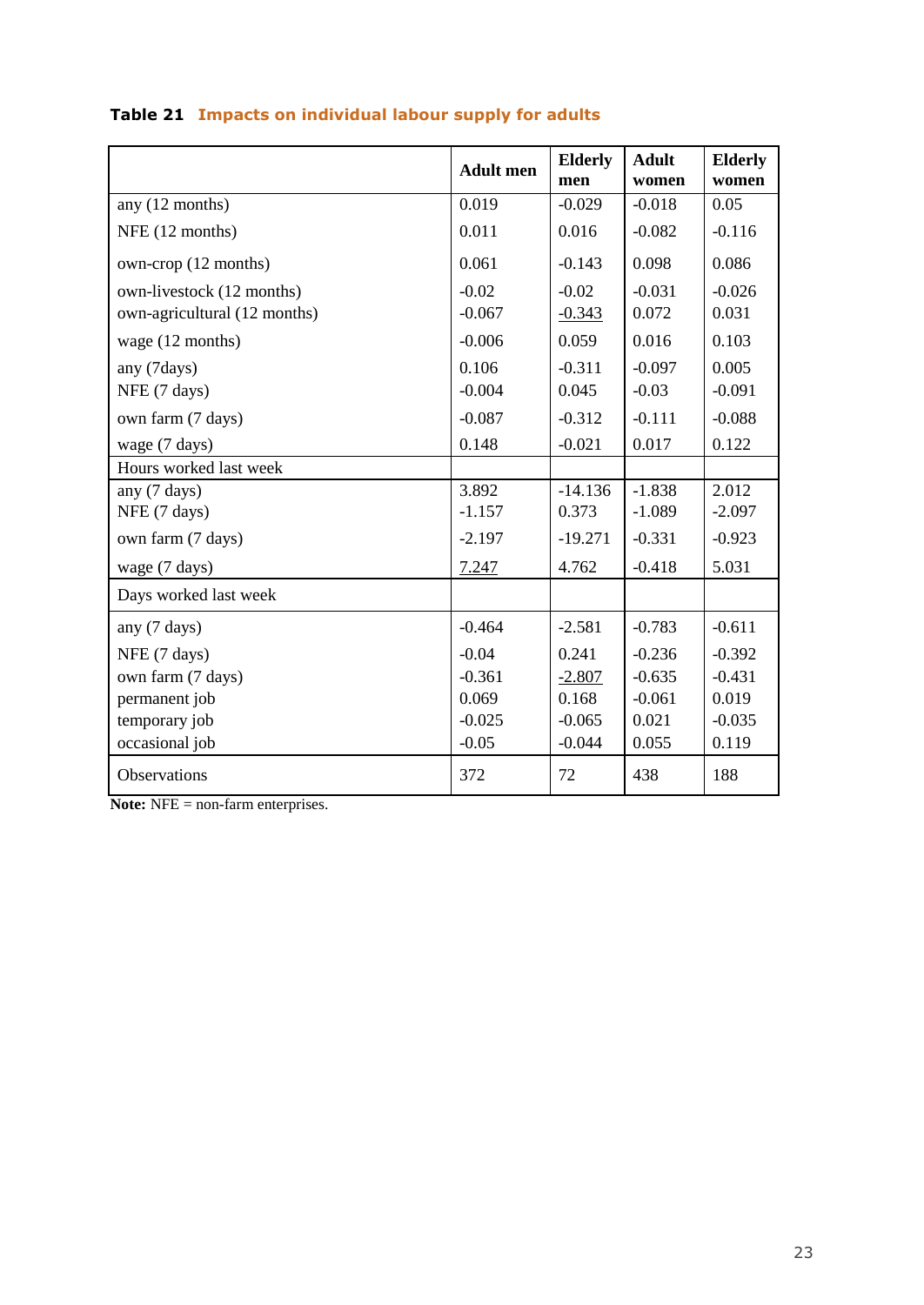## <span id="page-28-0"></span>**6. Conclusions**

The purpose of this impact evaluation is to address three issuess: (i) to assess the programme's impact on stated objectives; (ii) to interpret findings in view of scaling-up similar initiatives across the country; and (iii) to identify linkages and complementarities between the two programmes.

Overall we find positive effects of the programmes on homestead gardening and productive agricultural activities. Many of these observed outcomes appear driven by the combination of the two programmes. Namely, an additional year of CGP in combination with the LFSSP achieved many outcomes for which two years of receiving the CGP alone did not. This suggests that additional cash in combination with the LFSSP has the potential to positively impact the food security and welfare of poor families, at least in the two CCs considered in this study. Of course, as has been highlighted throughout the report, it is reasonable to believe most of the impacts related to small-scale homestead gardening practices are a consequence of the LFSSP and CGP. In contrast, it is likely that the other impacts – land operation and asset investment, for example – are probably more related to receiving a CGP grant for three years.

Observed impacts differ considerably based on the demographic nature of the household. In general, results suggest that two years of the CGP alone can achieve some outcomes in terms of achieving agricultural investments for households with labour capacity, but they were still relatively limited. In terms of vegetable harvests, it appears families with sufficient labour achieve benefit from only the cash transfer, whereas it takes additional resources, and potentially the LFSSP, to impact families with limited labour supply.

Lastly, although awareness of CA is high, there is no evidence to suggest much complementarity between the LFSSP and the CA training initiatives. This, in a sense, is not surprising as the LFSSP included no aspects concerning CA practices. Additionally, this lack of impact may be reflected in the differing targeting mechanisms of the two programmes. Training on CA is likely self-targeted to wealthier families with larger land and crop operations. In contrast, the CGP and LFSSP are specifically targeted to poorer households, with a dedicated focus on securing basic food needs through small vegetable harvests.

Potentially countering many of these impacts is an increase in children's labour time (especially younger girls) devoted to own-farm and non-farm enterprise activities. Some of this increased demand for child labour may come from increased homestead gardening activities (and the LFSSP), while others from increased agricultural and non-farm enterprise activities which presumably derive from the additional year of CGP benefits. Unfortunately, data constraints limit the possibility of understanding the time use implications of the increase in child labour, and how it relates to time spent on schooling and domestic chores. Future analysis and data collection might consider additional information gathering on how this labour substitution influences other important social protection functions, such as schooling and health outcomes.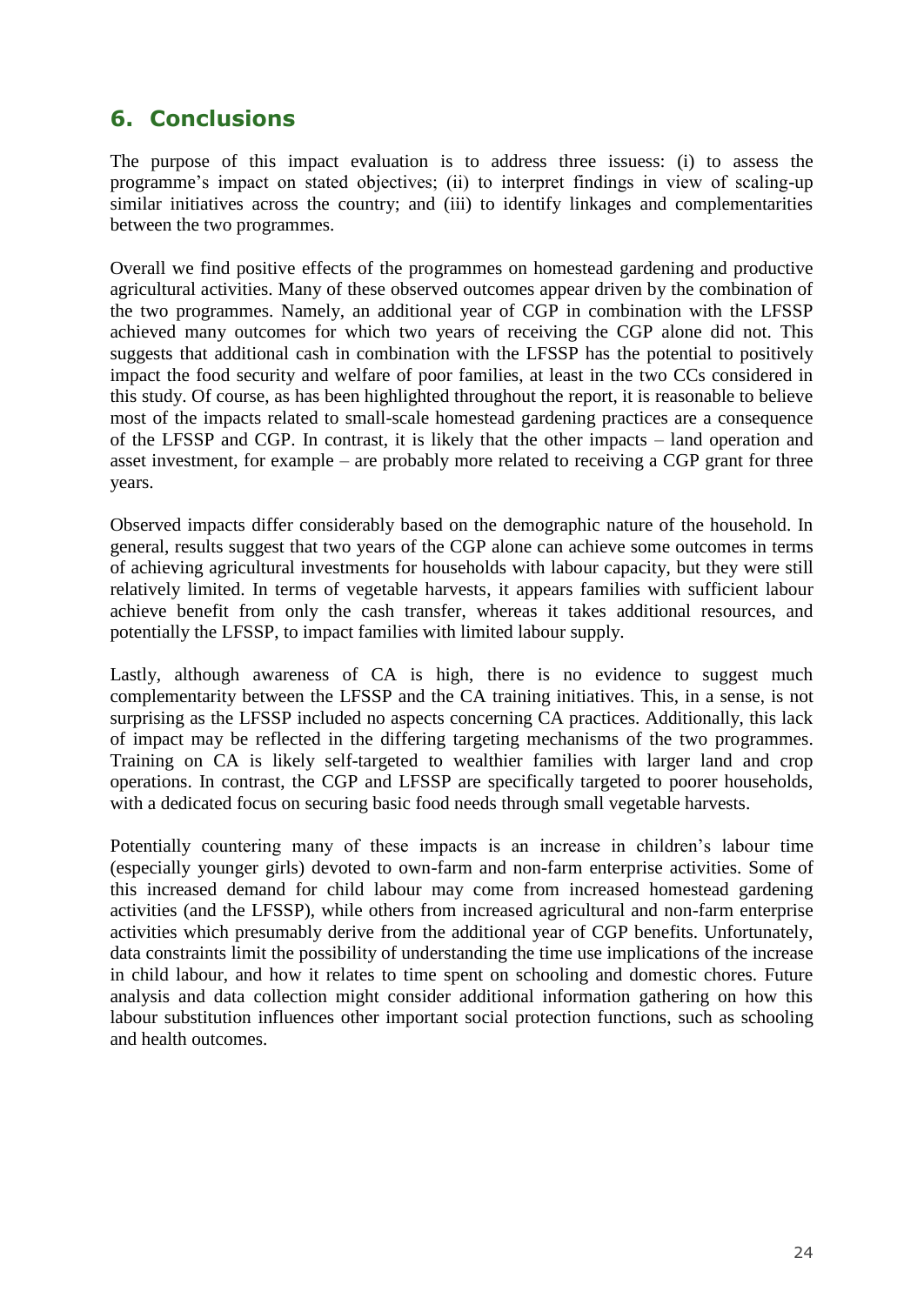## <span id="page-29-0"></span>**Annex - Analytical Method**

#### **Difference-in-difference estimators**

When panel data are available with pre- and post-intervention information, which is the case with most of the outcome variables, the statistical approach we take to derive average treatment effects of the CGP is the difference-in-differences (DiD) estimator. This entails calculating the change in an indicator (*Y*), such as homestead gardening production, between baseline and follow-up period for beneficiary (T) and non-beneficiary (C) households and comparing the magnitude of these changes.

Two key features of this design are particularly attractive for deriving unbiased programme impacts. First, using pre- and post-treatment measures allows us to net out unmeasured fixed time-invariant family or individual characteristics (such as entrepreneurial drive) that may affect outcomes. Second, using the change in a control group as a comparison allows us to account for general trends in the value of the outcome. For example, if there is a general increase in maize production because of higher rainfalls, deriving treatment effects based only on the treatment group will confound programme impacts on production with the general improvement in weather conditions.

The key assumption underpinning the DiD is that there is no systematic unobserved timevarying difference between the treatment and control groups. For example, if plot quality for the T group remains constant over time but the C group experiences, on average, deterioration and erosion, then we would attribute a greater increase in agricultural production in T to the programme rather than to this unobserved time-varying change in soil characteristic. In practice, the random assignment to T and C, the geographical proximity of the samples, and the rather short duration between pre- and post-intervention measurements make this assumption reasonable.

In large-scale social experiments like the CGP, it is typical to estimate the DiD in a multivariate framework, controlling for potential intervening factors which might not be perfectly balanced across T and C units and/or are strong predictors of the outcome (*Y*). Not only does this allow us to control for possible confounders, but it also increases the efficiency of our estimates by reducing the residual variance in the model. The basic setup of the estimation model is shown in equation (1):

#### $Y_{it} = \beta_0 + \beta_1 D_{it} + \beta_2 R_t + \beta_3 (R_t^* D_i) + \Sigma \beta_1 Z_i + \varepsilon_{it}$  (1)

where *Yit* is the outcome indicator of interest; *Di* is a dummy equal to 1 if household  $\hat{i}$ received the treatment and 0 otherwise; *Rt* is a time dummy equal to 0 for the baseline and to 1 for the follow-up round; *Rt\* Di* is the interaction between the intervention and time dummies, and *εit* is the statistical error term. To control for household and community characteristics that may influence the outcome of interest beyond the treatment effect alone, we add in *Zi*, a vector of household and community characteristics to control for observable differences across households at the baseline which could have an effect on *Yit*. These factors are not only those for which some differences may be observed across treatment and control at the baseline, but also ones which could have some explanatory role in the estimation of *Yit*. As for coefficients, *β0* is a constant term; *β1* controls for the time-invariant differences between the treatment and control;  $\beta$ 2 captures changes over time; and  $\beta$ 3 is the doubledifference estimator, which captures the impact of the programme.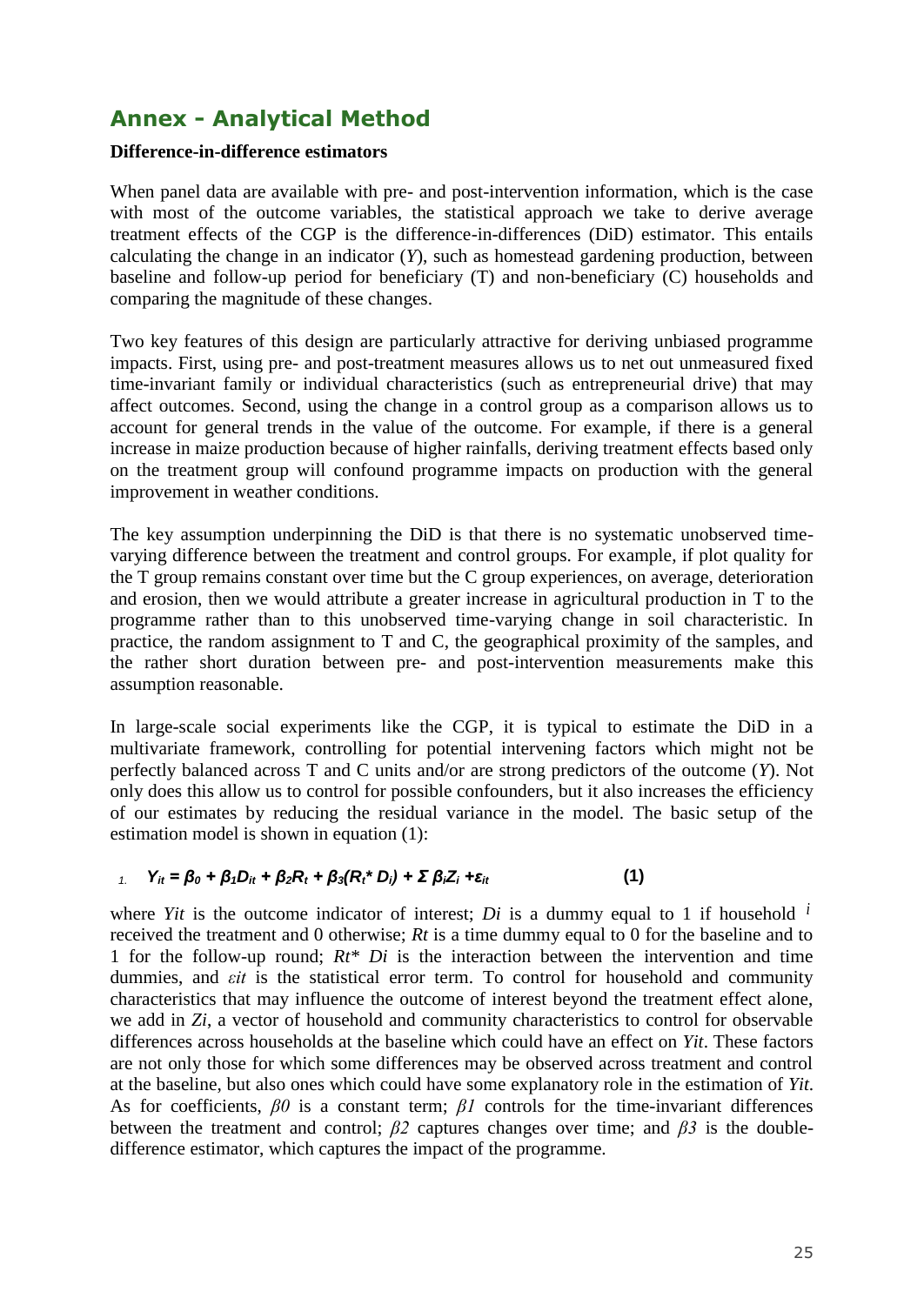#### **Cross-sectional estimators**

When panel data are not available, as is the case for some of our outcome variables that are observed only at follow-up, a single-difference (SD) estimator or propensity score matching (PSM), or a combination of the two like the inverse probability weighting (IPW), can be applied.

SD estimates impacts by comparing the mean values of the indicator of interest for the recipients and the non-recipients. This estimator relies on the random assignment of the households to the treatment and the control groups before the intervention takes place. Causal effects estimates are unbiased since both potential outcomes and observed characteristics are independent from the treatment. Equation (2) presents the regression equivalent of the SD with covariates,

#### $Y_i = \beta_0 + \beta_1 D_i + \sum \beta_i Z_i + \varepsilon_i$  (2)

where the estimated *β1* coefficient is the causal effect of the programme, conditional on the *Zi* vector of pre-treatment variables, added to remove any potential bias arising from the misallocation of the transfer. In this setting it is crucial to ensure that the controls *Z* are also exogenous. Even with an RCT, it is easy to break the experimental design by introducing endogeneity at the analysis stage.

Reweighting methods like the IPW are generally preferred for their finite sample properties (smaller bias and more efficient) over the PSM methods.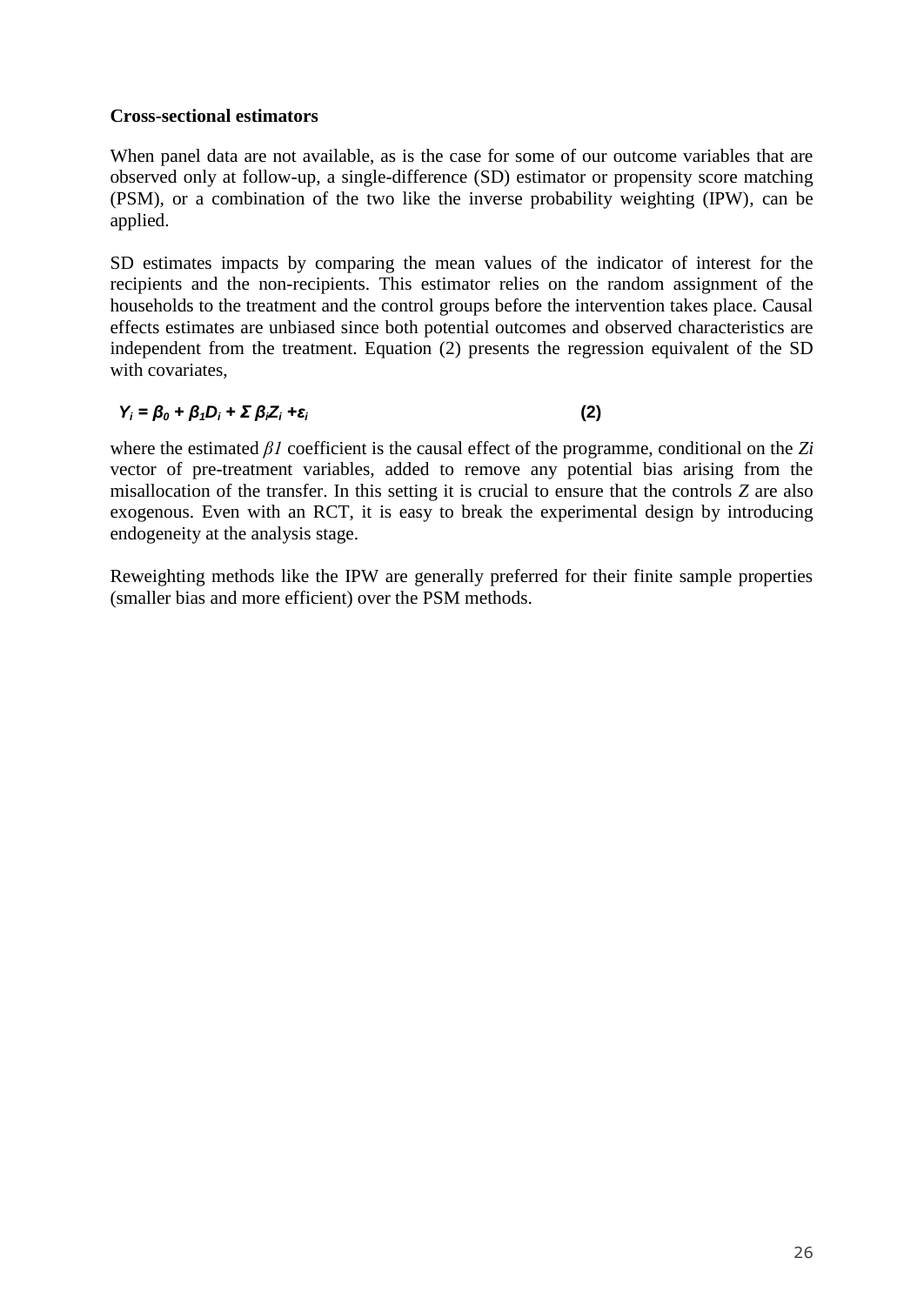#### <span id="page-31-0"></span>**References**

- Asfaw, S., Covarrubias, K., Davis, B., Dewbre, J., Djebbari, H.,Romeo, A & Winters, P. 2012. *Analytical framework for evaluating the productive impact of cash transfer programmes on household behaviour. Methodological guidelines for the From Protection to Production Project.* Paper prepared for the From Protection to Production project, FAO, Rome.
- Catholic Relief Services. 2014. *Adapted Food Security support for Social Protection beneficiaries in Lesotho, Final Report*. Maseru, Lesotho.
- Daidone, S., Davis, B. & Dewbre, J. 2014. *Lesotho's Child Grant Programme: 24-Month Impact Report on Productive Activities and Labour Allocation.* Paper prepared for the From Protection to Production project. FAO, Rome.
- FAO Lesotho. 2014. *Emergency and Resilience Programme: Post-Harvest Report 2012- 2013*,Maseru, Lesotho.
- Oxford Policy Management. 2014. *Child Grants Programme Impact Evaluation, Follow-up Report.* Oxford.(Commissioned by UNICEF with EU funding)
- UNICEF. 2014. Qualitative Research and Analyses of the Economic Impacts of Cash Transfer Programmes in sub-Saharan Africa. *Lesotho Country Case Study Report.* Oxford.
- UNICEF. 2011. *Targeting and Baseline Evaluation Report, Baseline Report*. Oxford.
- UNICEF. 2014. *Exploring Alternative Targeting Options, Presentation to UNICEF-Lesotho.*June 10.2014. Maseru, Lesotho. (Commissioned by UNICEF with EU funding)